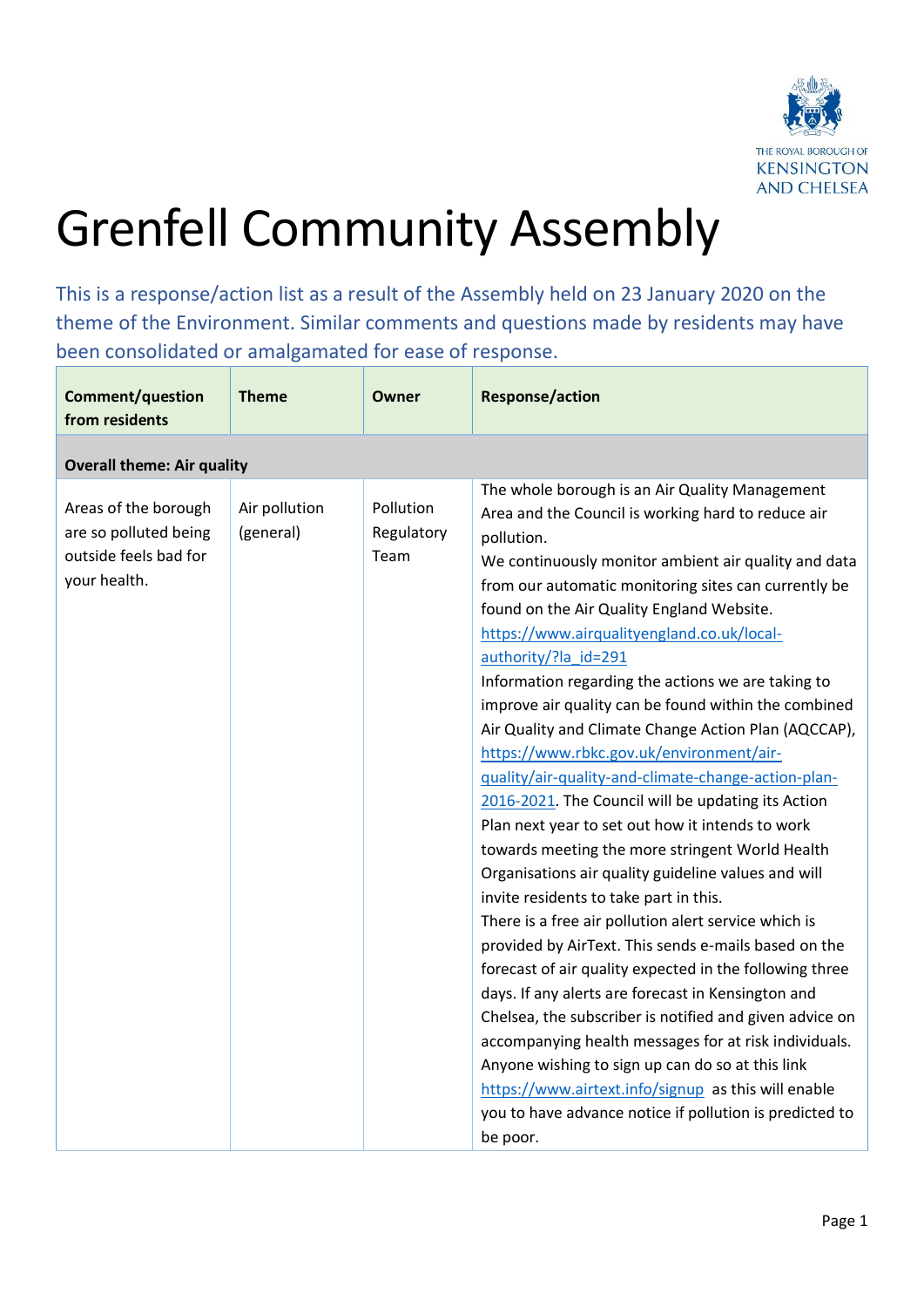| <b>Comment/question</b><br>from residents                                                              | <b>Theme</b>               | Owner                           | <b>Response/action</b>                                                                                                                                                                                                                                                                                                                                        |
|--------------------------------------------------------------------------------------------------------|----------------------------|---------------------------------|---------------------------------------------------------------------------------------------------------------------------------------------------------------------------------------------------------------------------------------------------------------------------------------------------------------------------------------------------------------|
| Congestion caused by<br>school traffic and<br>diesel coaches used<br>by local schools is an<br>issue.  | Air pollution<br>(traffic) | Pollution<br>Regulatory<br>Team | The Council is working to engage with and support<br>schools (this includes nurseries, primary and<br>secondary schools) in developing their School Travel<br>Plans, through the Transport for London's STARS<br>Scheme, which enables more students to travel to<br>school sustainably (walk, cycle, scoot and public<br>transport etc.) rather than by car. |
|                                                                                                        |                            |                                 | Currently, the Royal Borough has 44 schools with<br>STARS travel plans, consisting of 25 gold, five silver<br>and eight bronze level accredited schools, as well as<br>six newly engaged schools. This covers approximately<br>60 per cent of eligible schools in the borough, and this<br>number is set to increase to 67 per cent by academic<br>year 2020. |
|                                                                                                        |                            |                                 | The Council is also part of a Pan-London Anti-Idling<br>Project which is seeing workshops and Anti-Idling<br>Events delivered to schools to promote sustainable<br>travel and raise awareness of the subject in order to<br>help parents switch away from car journeys.                                                                                       |
|                                                                                                        |                            |                                 | If residents have a particular school in which they are<br>concerned about, they are encouraged to email<br>airquality@rbkc.gov.uk and the Council may be able<br>to provide some additional support / information to<br>the school alleviate the issue.                                                                                                      |
| Poor air quality<br>around the Westway<br>where residents<br>exercise, what health<br>risks are there? | Air pollution<br>(traffic) | Pollution<br>Regulatory<br>Team | Prolonged exposure to poor air quality has been<br>proven to have detrimental effects on people's<br>health, especially those with pre-existing conditions<br>such as asthma or Chronic Obstructive Pulmonary<br>Disease (COPD).                                                                                                                              |
|                                                                                                        |                            |                                 | Air pollution concentrations decrease with distance<br>away from the source, with many factors such as wind<br>speed, direction, weather etc. influencing how well<br>they are dispersed.                                                                                                                                                                     |
|                                                                                                        |                            |                                 | The Council is currently exploring whether there are<br>options for introducing green infrastructure in the<br>vicinity of the Westway.                                                                                                                                                                                                                       |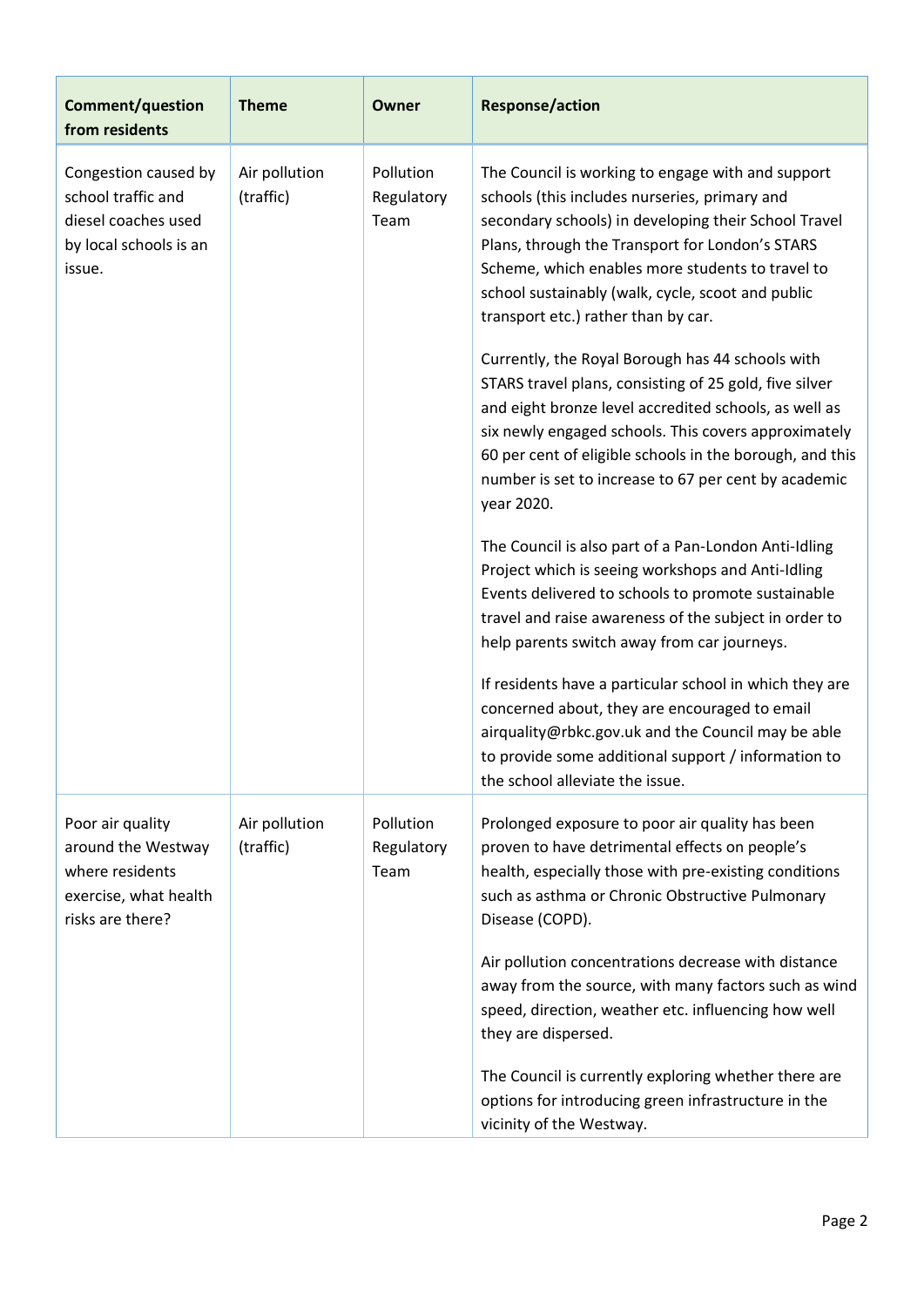| Idling engines is an<br>issue, particularly<br>from delivery vehicles<br>and parents waiting<br>for children and more<br>enforcement needed. | Air pollution<br>(traffic) | Pollution<br>Regulatory<br>Team | The Council is part of a Pan-London Anti-Idling Project<br>which is seeing workshops and Anti-Idling Events<br>delivered to schools to promote sustainable travel<br>and raise awareness of the subject in order to help<br>parents switch away from car journeys. There will be a<br>London wide anti-idling advertising campaign later<br>this summer to advertise on billboards close to<br>schools, hospitals and museums and it is hoped that<br>the imagery used will dissuade drivers from idling.<br>As part of this project, a business engagement and<br>fleet training scheme is also going to be rolled out, to<br>approach businesses who run a large fleet of vehicles<br>(e.g. coach companies). These businesses will be<br>offered free fleet training and taught about the<br>impact their idling has on air quality. It is hoped that<br>by working together across the boroughs it will help<br>to share a consistent message that it is time for<br>change and idling is not on.<br>If residents have a particular school in which they are<br>concerned about, they are encouraged to contact<br>airquality@rbkc.gov.uk and the Council may be able<br>to provide some additional support / information to |
|----------------------------------------------------------------------------------------------------------------------------------------------|----------------------------|---------------------------------|----------------------------------------------------------------------------------------------------------------------------------------------------------------------------------------------------------------------------------------------------------------------------------------------------------------------------------------------------------------------------------------------------------------------------------------------------------------------------------------------------------------------------------------------------------------------------------------------------------------------------------------------------------------------------------------------------------------------------------------------------------------------------------------------------------------------------------------------------------------------------------------------------------------------------------------------------------------------------------------------------------------------------------------------------------------------------------------------------------------------------------------------------------------------------------------------------------------------------------|
|                                                                                                                                              |                            |                                 | the school alleviate the issue.<br>Council Enforcement Officers (as part of their role) are<br>able to issue Fixed Penalty Notices (FPNs) to idling<br>drivers, who then refuse to switch the vehicles engine<br>off when asked. Enforcement Officers can only target<br>areas for which they have received complaints - if<br>residents are aware of vehicles who repeatedly idle in<br>a specific location please email<br>streetline@rbkc.gov.uk or telephone 020 7361 3001.<br>In September 2019 the Council introduced its first<br>School Street pilot outside Colville Primary school -<br>whereby streets are shut off to traffic at pick up and<br>drop off times to help alleviate the congestion and<br>idling vehicles around the schools. You may like to<br>read about this here: www.mylondon.news/news/<br>west-london-news/notting-hill-pollution-school-air-<br>16897237.amp. Within the coming months, the<br>Council will be consulting on the introduction of more<br>'School Street' closures.                                                                                                                                                                                                             |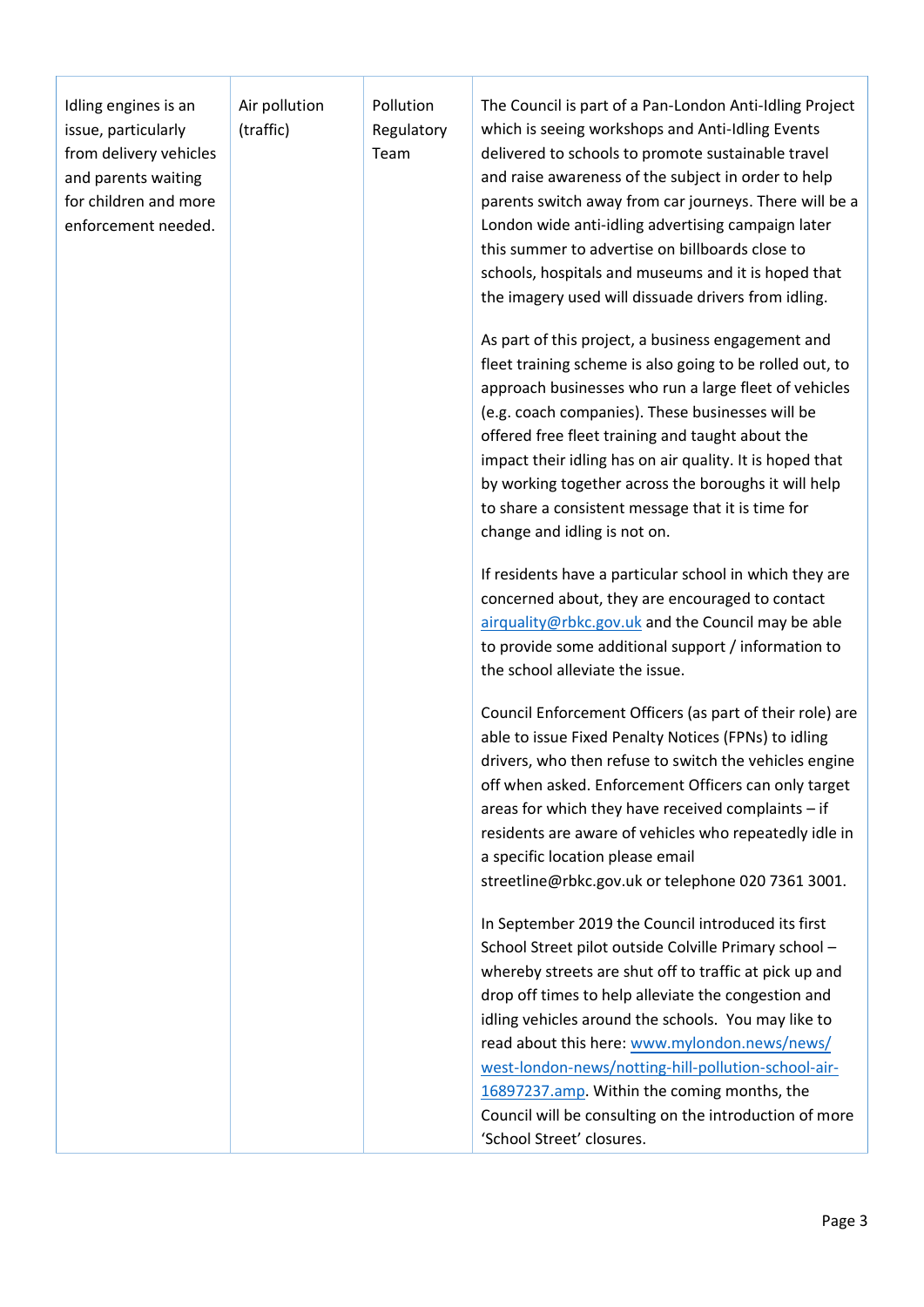| <b>Comment/question</b><br>from residents                                                                                        | <b>Theme</b>               | Owner                           | <b>Response/action</b>                                                                                                                                                                                                                                                                                                                                                                                                                                                                                                                                                                                                                                                                                                                                                                                                                                                                                                                                                                                                                                                                                                                                                                                                                                                                                                                                                                                                                                                                                                                 |
|----------------------------------------------------------------------------------------------------------------------------------|----------------------------|---------------------------------|----------------------------------------------------------------------------------------------------------------------------------------------------------------------------------------------------------------------------------------------------------------------------------------------------------------------------------------------------------------------------------------------------------------------------------------------------------------------------------------------------------------------------------------------------------------------------------------------------------------------------------------------------------------------------------------------------------------------------------------------------------------------------------------------------------------------------------------------------------------------------------------------------------------------------------------------------------------------------------------------------------------------------------------------------------------------------------------------------------------------------------------------------------------------------------------------------------------------------------------------------------------------------------------------------------------------------------------------------------------------------------------------------------------------------------------------------------------------------------------------------------------------------------------|
| A lot of traffic is<br>created by passing<br>through traffic (out of<br>borough residents<br>travelling through the<br>borough). | Air pollution<br>(traffic) | Pollution<br>Regulatory<br>Team | The Council has historically supported the expansion<br>of the Ultra Low Emission Zone and this will come into<br>force in 2021. Under the ULEZ, older, more polluting<br>vehicles (those that do not meet Euro 4 petrol and<br>Euro 6 diesel requirements) will be required to pay a<br>daily emissions charge.<br>The Council is working with the GLA and TfL to<br>improve sustainable travel within the borough to help<br>those who usually travel by car to switch to more<br>sustainable methods of transport. This includes the<br>introduction of new cycle paths and improvements to<br>the existing infrastructure and the installation of more<br>electric vehicle charging points.<br>The Council has also joined the Ultra-Low Emissions<br>Directory to allow businesses to register if they use<br>Ultra Low and No Emission fleet vehicles to provide<br>last mile deliveries. This directory allows residents to<br>pick businesses who use EV or Low Emission vehicles<br>to provide services and reduce the amount of<br>polluting delivery vehicles driving through the<br>borough. Further information can be found here:<br>https://crossriverpartnership.org/directory/.<br>To reduce the amount of time vehicles are waiting at<br>traffic lights, a review was undertaken of key junctions<br>within the borough. Changes were made to the signal<br>timings at the junction of Kensington Church Street<br>and Kensington High Street to reduce the amount of<br>time buses spent queuing at this location. |
| 'Grenfell cough' still<br>exists what is being<br>done to tackle this?                                                           | Air pollution<br>(general) | Pollution<br>Regulatory<br>Team | Public Health England has been assessing air quality in<br>relation to the Grenfell Tower tragedy and this shows<br>a minimal wider risk to public health as a result of the<br>fire's smoke plume. People who were close to the<br>scene and exposed to smoke from the fire may have<br>experienced irritation to the lining of the air passages,<br>the skin and the eyes, and respiratory symptoms<br>including coughing and wheezing, breathlessness,<br>phlegm production and chest pain. People who have<br>concerns about their symptoms should seek medical<br>advice from their GP or call NHS 111.                                                                                                                                                                                                                                                                                                                                                                                                                                                                                                                                                                                                                                                                                                                                                                                                                                                                                                                           |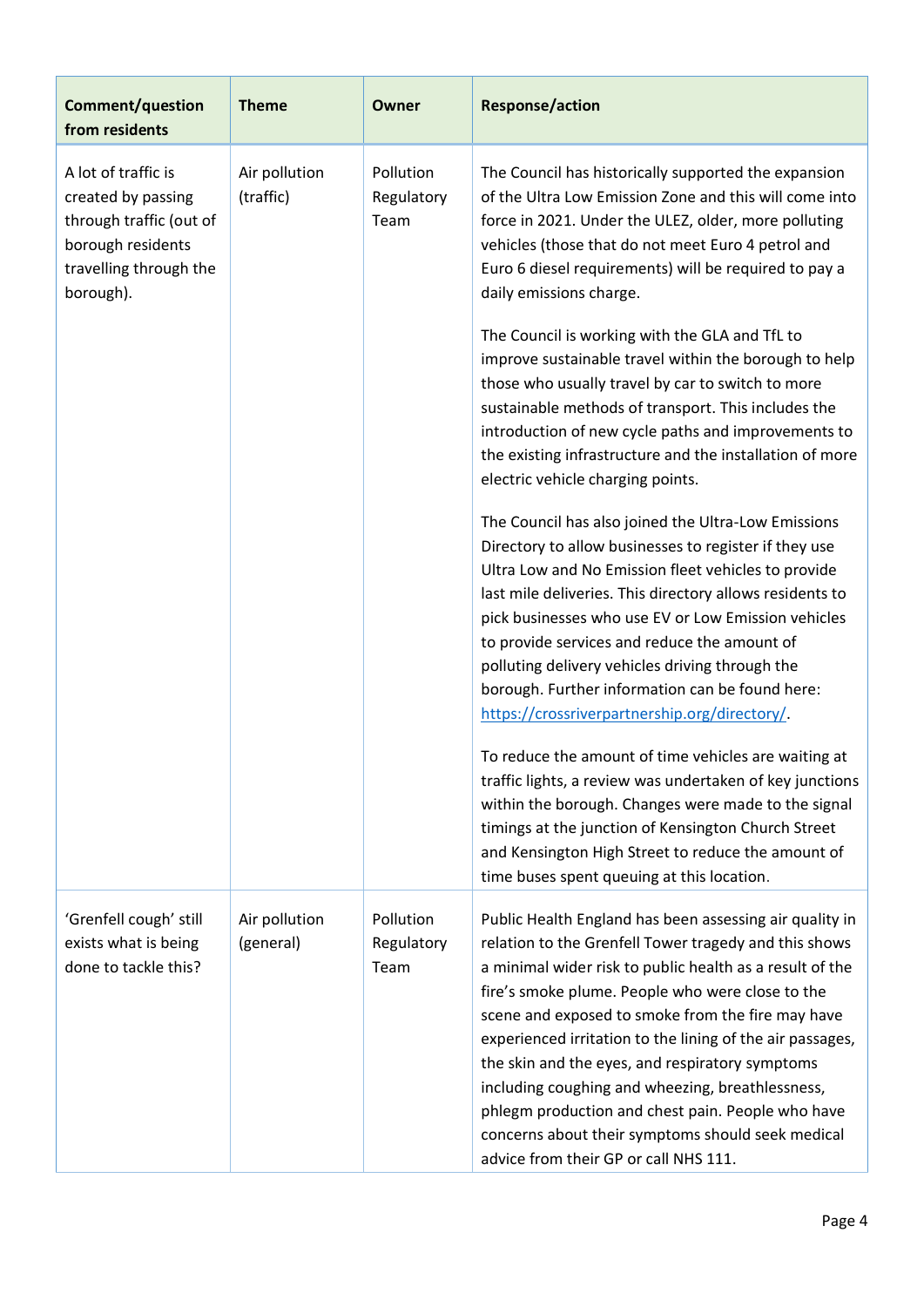| <b>Comment/question</b><br>from residents                                                                        | <b>Theme</b>               | Owner                           | <b>Response/action</b>                                                                                                                                                                                                                                                                                                                                                                                                                                                                                                                                                                                             |
|------------------------------------------------------------------------------------------------------------------|----------------------------|---------------------------------|--------------------------------------------------------------------------------------------------------------------------------------------------------------------------------------------------------------------------------------------------------------------------------------------------------------------------------------------------------------------------------------------------------------------------------------------------------------------------------------------------------------------------------------------------------------------------------------------------------------------|
| <b>Westfield Shopping</b><br>Centre causes a large<br>amount of air<br>pollution (traffic).                      | Air pollution<br>(traffic) | Pollution<br>Regulatory<br>Team | The Westfield Shopping Centre - Shepard's Bush lies<br>within Hammersmith and Fulham Council boundaries.<br>If residents have any queries relating to sustainable<br>transport policies for the shopping centre itself or<br>within the local area, please contact Hammersmith<br>and Fulham council at airquality@lbhf.gov.uk or<br>Westfield Shopping Centre at help@westfield.com in<br>the first instance.<br>The Council understands that traffic for the shopping<br>centre travels through its boundaries and is working<br>towards improving sustainable transport links to<br>encourage behaviour change. |
| Increased congestion<br>will be caused by new<br>private school in the<br>Ladbroke Grove area.                   | Air pollution<br>(traffic) | Pollution<br>Regulatory<br>Team | Due to development planning legislation enforced by<br>the Government, the Council is unable to provide<br>comment and conditions on this particular<br>development.<br>Through the Smarter Travel Team and the TfL STARS<br>Programme, the Council will help and guide the school<br>with regards to sustainable transport options for staff,<br>children and parents to help negate any further<br>problems caused by the pick and drop off of school<br>pupils within the area.                                                                                                                                 |
| Council departments<br>working in silos<br>reduces the<br>effectiveness in<br>reducing air pollution<br>schemes. | Air pollution<br>(general) | Pollution<br>Regulatory<br>Team | Last year, several of the Council's services (including<br>Environment Health) split from the London Borough<br>of Hammersmith and Fulham to become a single<br>borough service, after over five years as a Bi-Borough<br>service.<br>Since then, departments have been able to establish<br>new ways of working and create new connections.<br>This has allowed for greater efficiency and joint<br>working on air quality projects, however we recognise<br>that further improvements are still required.                                                                                                        |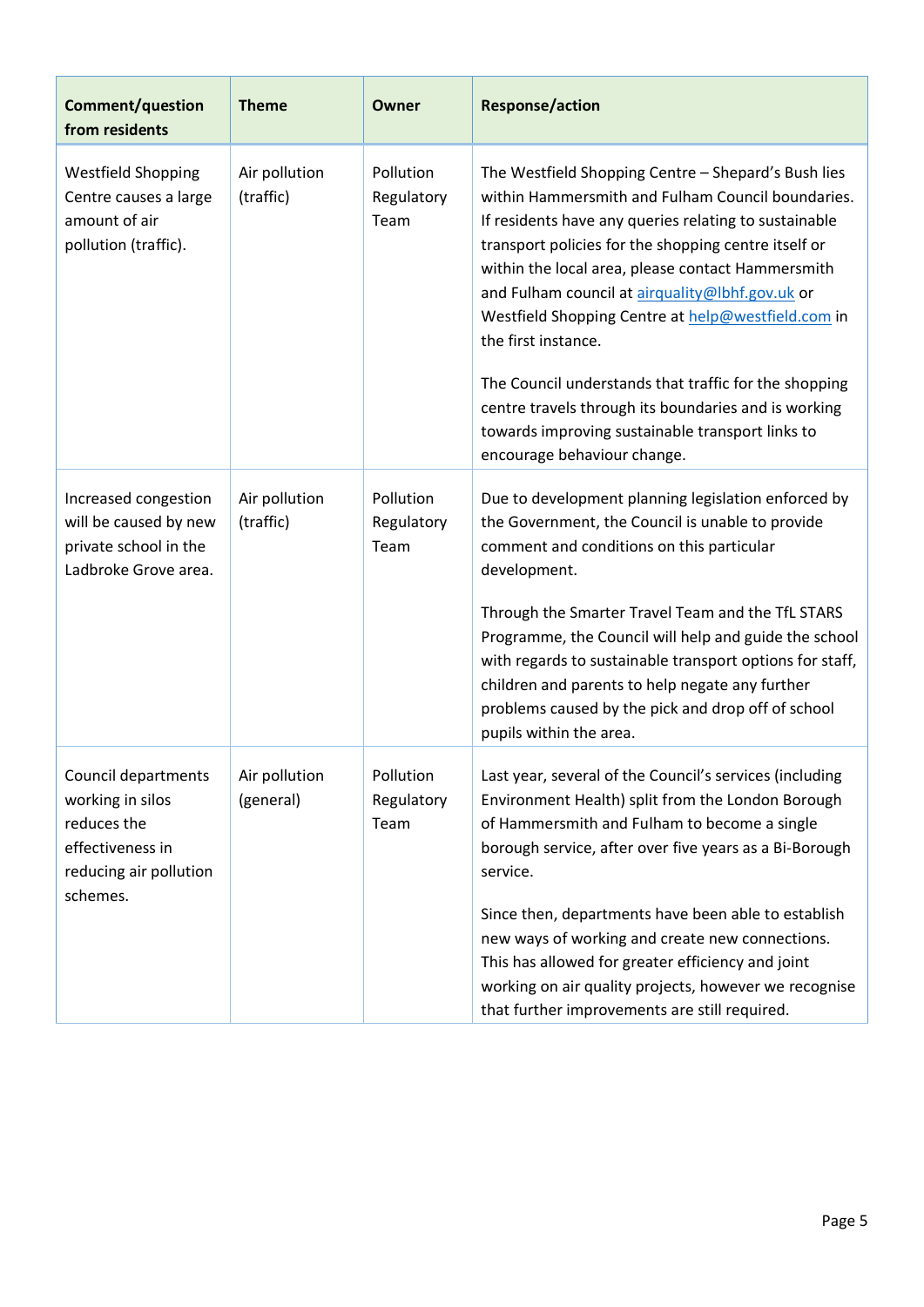| <b>Comment/question</b><br>from residents                                                                       | <b>Theme</b>               | Owner                           | <b>Response/action</b>                                                                                                                                                                                                                                                                                                                                                                                                                                                                                                                                                                                                                                                                                                                                                                                                                                                                                                                                                                                                                                                                                                                                                                                                                  |
|-----------------------------------------------------------------------------------------------------------------|----------------------------|---------------------------------|-----------------------------------------------------------------------------------------------------------------------------------------------------------------------------------------------------------------------------------------------------------------------------------------------------------------------------------------------------------------------------------------------------------------------------------------------------------------------------------------------------------------------------------------------------------------------------------------------------------------------------------------------------------------------------------------------------------------------------------------------------------------------------------------------------------------------------------------------------------------------------------------------------------------------------------------------------------------------------------------------------------------------------------------------------------------------------------------------------------------------------------------------------------------------------------------------------------------------------------------|
| Are there windows<br>that can filter<br>incoming air into<br>homes? Are there<br>indoor air quality<br>sensors? | Air pollution<br>(general) | Pollution<br>Regulatory<br>Team | There are brands of window which state they have air<br>cleaning / filtering properties, but we cannot provide<br>comment on their robustness or effectiveness.<br>A number of sources can impact on air quality within<br>the home, these can include;<br>Outdoor Sources (transport, construction, etc.);<br>$\bullet$<br>Household products (used for daily household<br>$\bullet$<br>activities or decorating work);<br>Household fuel burning appliances (wood / coal<br>$\bullet$<br>fires, gas appliances etc.);<br>Biological Contaminants (mould, dust mites,<br>$\bullet$<br>bacteria and pet dander);<br>Air Fresheners / Aerosol Sprays; and<br>$\bullet$<br>Smoking.<br>$\bullet$<br>More information on the causes of poor indoor air<br>quality and actions you can take, can be found on the<br>Council's website here:<br>https://www.rbkc.gov.uk/environment/air-<br>quality/indoor-air-quality.<br>There are sensors and companies which provide<br>different forms of indoor air quality monitoring.<br>However, in general they will report on the levels of<br>common pollutants and other air conditions inside<br>your home in real-time. The Council is unable to<br>comment on the accuracy of these sensors. |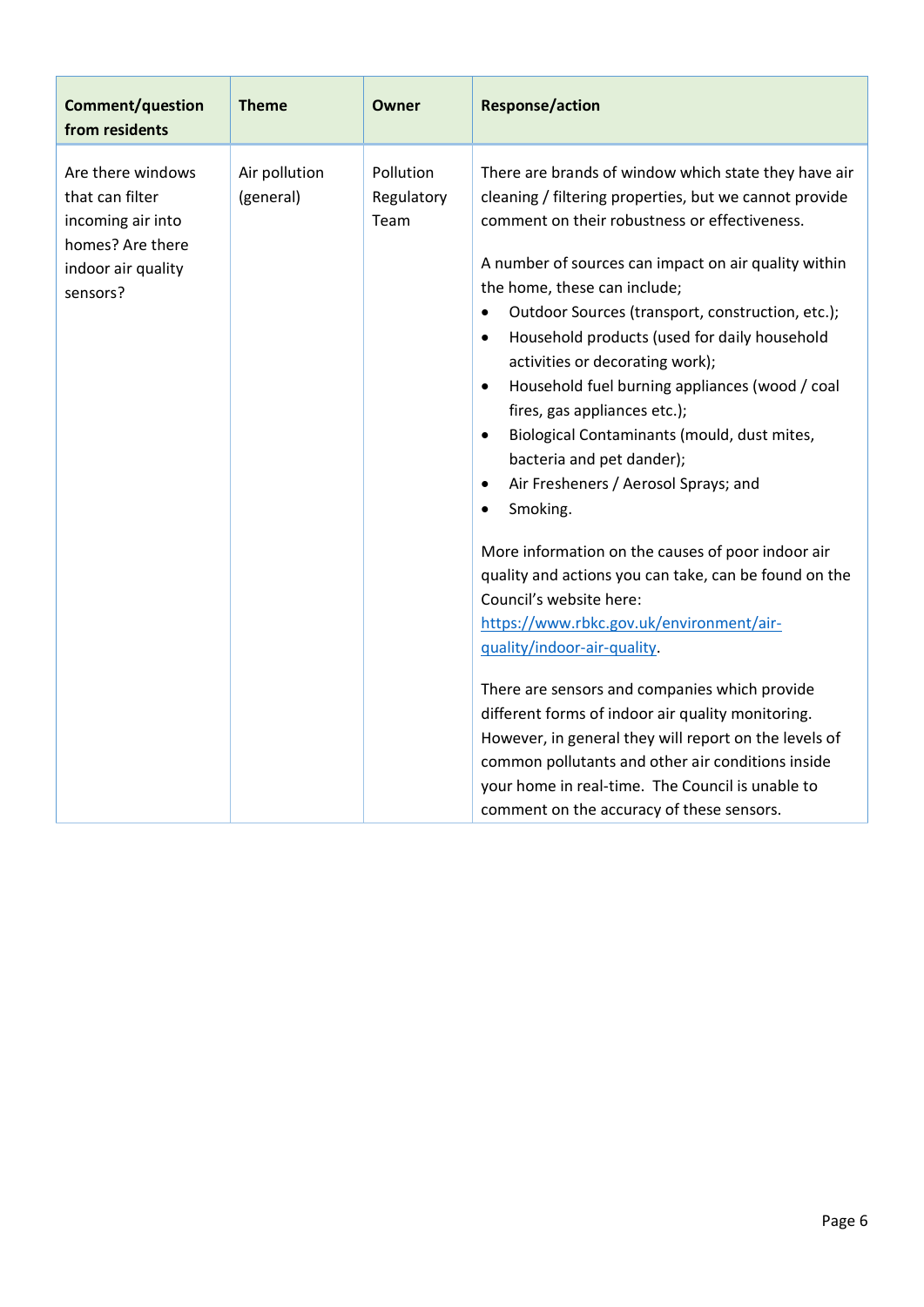| <b>Comment/question</b><br>from residents                                                                                                                                                                                                                             | <b>Theme</b>               | Owner                                                                                                | <b>Response/action</b>                                                                                                                                                                                                                                                                                                                                                                                                                                                                                                                                                                                                                                                                                                                                                                                                                                                                                                                                                                                                                                                                                                                                                                                                                                                                                                                                                                                                                                         |
|-----------------------------------------------------------------------------------------------------------------------------------------------------------------------------------------------------------------------------------------------------------------------|----------------------------|------------------------------------------------------------------------------------------------------|----------------------------------------------------------------------------------------------------------------------------------------------------------------------------------------------------------------------------------------------------------------------------------------------------------------------------------------------------------------------------------------------------------------------------------------------------------------------------------------------------------------------------------------------------------------------------------------------------------------------------------------------------------------------------------------------------------------------------------------------------------------------------------------------------------------------------------------------------------------------------------------------------------------------------------------------------------------------------------------------------------------------------------------------------------------------------------------------------------------------------------------------------------------------------------------------------------------------------------------------------------------------------------------------------------------------------------------------------------------------------------------------------------------------------------------------------------------|
| What air quality<br>monitoring stations<br>are in use around<br><b>Notting Dale?</b>                                                                                                                                                                                  | Air pollution<br>(general) | Pollution<br>Regulatory<br>Team                                                                      | The Council currently has three nitrogen dioxide $(NO2)$<br>diffusion tubes located within or along the boundaries<br>of Notting Dale. These provide averages of NO <sub>2</sub><br>concentrations on a monthly basis. The Diffusion<br>Tubes are currently located at;<br>KC41 Ladbroke Crescent;<br>٠<br>KC53 Walmer House; and<br>٠<br>KC69 Darfield Way.<br>The nearest automatic monitoring station is within<br>the grounds of Sion Manning School.<br>Monitoring results for all our network can be located<br>on the Air Quality England website, the Council AQ<br>webpages or on the Defra AURN webpage.                                                                                                                                                                                                                                                                                                                                                                                                                                                                                                                                                                                                                                                                                                                                                                                                                                             |
| <b>Overall theme: Soil</b>                                                                                                                                                                                                                                            |                            |                                                                                                      |                                                                                                                                                                                                                                                                                                                                                                                                                                                                                                                                                                                                                                                                                                                                                                                                                                                                                                                                                                                                                                                                                                                                                                                                                                                                                                                                                                                                                                                                |
| Residents are keen to<br>know more about the<br>Phase One soil testing,<br>particularly;<br>methodology, effects<br>on children, area<br>covered by testing,<br>which substances<br>were tested for,<br>historic land<br>contamination and<br>future clean up details | Soil (testing)             | Pollution<br>Regulatory<br>Team<br>Ministry of<br>Housing,<br>Communities<br>and Local<br>Government | In October 2018, the Government announced that a<br>programme of environmental checks would be carried<br>out to investigate any risks to human health including<br>from potential land contamination surrounding the<br>Grenfell Tower as a result of the fire. The programme<br>is being managed and overseen by the Multi-Agency<br>Partnership (MAP), which is coordinated by the<br>Ministry of Housing, Communities and Local<br>Government (MHCLG). MAP membership includes a<br>number of organisations with relevant expertise<br>including the Environment Agency and Public Health<br>England, MHCLG and Kensington and Chelsea Council,<br>and others, as required.<br>Stage 1 was an exploratory investigation to<br>understand what contaminants might be present in<br>the soil and whether there might be any contaminant<br>linkages - a means for the pollution to reach any<br>receptors e.g. people or property. Sampling was<br>carried out in 21 areas within 1km of Grenfell Tower.<br>These areas were selected on the basis of a number of<br>factors including the direction that the smoke plume<br>travelled in, community feedback and practical<br>accessibility. A more detailed pilot study was also<br>undertaken in one area (Waynflete Square), the<br>purpose of this was to enable a Part 2A risk<br>assessment to be developed as an example of how a<br>more extensive investigation might be progressed in<br>Stage 2. |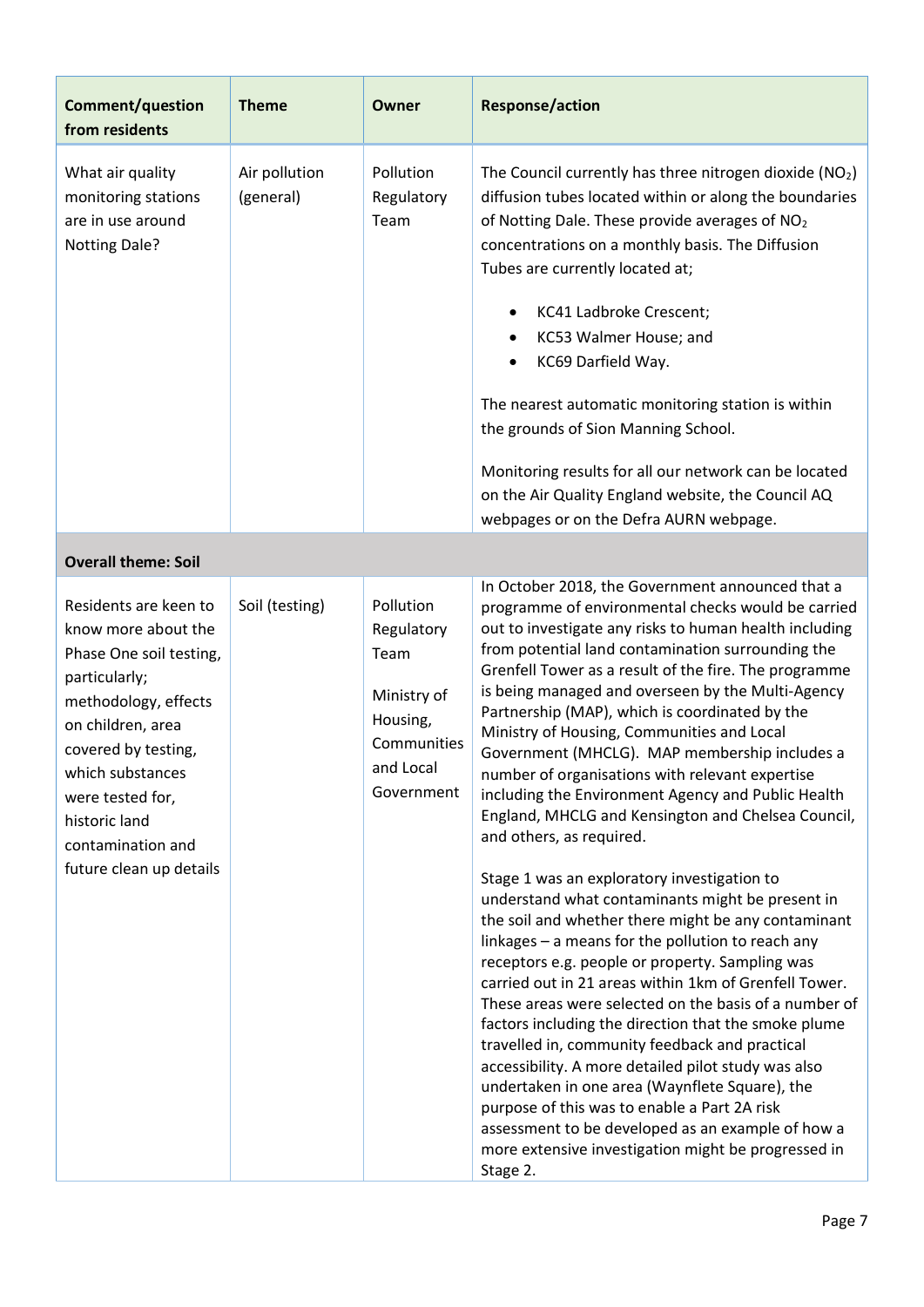| <b>Comment/question</b><br>from residents                                                                                                                                                                                                   | <b>Theme</b>   | Owner                                                                                                | <b>Response/action</b>                                                                                                                                                                                                                                                                                                                                                                                                                                                                                                                                                                                                                                                                                                                                                                                                                                                                                                                                                                                                                                                                                                                                                                                                                                                                                                                                                                   |
|---------------------------------------------------------------------------------------------------------------------------------------------------------------------------------------------------------------------------------------------|----------------|------------------------------------------------------------------------------------------------------|------------------------------------------------------------------------------------------------------------------------------------------------------------------------------------------------------------------------------------------------------------------------------------------------------------------------------------------------------------------------------------------------------------------------------------------------------------------------------------------------------------------------------------------------------------------------------------------------------------------------------------------------------------------------------------------------------------------------------------------------------------------------------------------------------------------------------------------------------------------------------------------------------------------------------------------------------------------------------------------------------------------------------------------------------------------------------------------------------------------------------------------------------------------------------------------------------------------------------------------------------------------------------------------------------------------------------------------------------------------------------------------|
|                                                                                                                                                                                                                                             |                |                                                                                                      | Hundreds of chemicals associated with fires were<br>tested for, including metals, volatile and semi-volatile<br>organic compounds, polycyclic aromatic<br>hydrocarbons, polychlorinated biphenyl's, chlorinated<br>and brominated dioxins and furans and<br>organophosphorus flame retardants. All of the results<br>of testing can be seen at the end of Technical note 15<br>at https://www.gov.uk/guidance/grenfell-<br>environmental-checks-stage-1-report.<br>The level of chemicals found in Stage 1 were typical of<br>those generally found in London and other urban<br>areas. However, some pollutants were detected<br>above their recognised generic screening values, but<br>they were not at high enough concentrations to be<br>considered to cause an 'unacceptable risk' referred to<br>under Part 2A of the EPA 1990. Public Health England<br>did not consider there to be an elevated risk to<br>anyone's health from potential land contamination<br>because of the Grenfell Tower fire. The Public Health<br>England guidance for soils in cities includes advice<br>about washing hands, cleaning shoes and peeling<br>vegetables. The full 1 Stage report is available at<br>https://www.gov.uk/guidance/grenfell-<br>environmental-checks-stage-1-report<br>MAP has taken the decision to proceed with Stage 2<br>to provide further evidence and re-assurance. |
| Residents were<br>interested in details<br>relating to the Phase<br>Two tendering<br>process, particularly;<br>substances tested for,<br>area covered,<br>tendering process,<br>whether private land<br>is included and depth<br>of testing | Soil (testing) | Pollution<br>Regulatory<br>Team<br>Ministry of<br>Housing,<br>Communities<br>and Local<br>Government | The invitation for expressions of interest for the Stage<br>2 contract was advertised on the Homes England<br>Multidisciplinary Framework. This approach was<br>informed by feedback from residents as it would<br>enable a number of appropriately qualified<br>independent specialists to bid, while ensuring we<br>progress to Stage 2 as quickly as possible.<br>Residents were invited to be involved in the<br>procurement process and a number of residents put<br>themselves forward. They have contributed ideas to<br>the community engagement activities; ensured the<br>importance of community engagement was<br>recognised and been involved in the scoring process,                                                                                                                                                                                                                                                                                                                                                                                                                                                                                                                                                                                                                                                                                                       |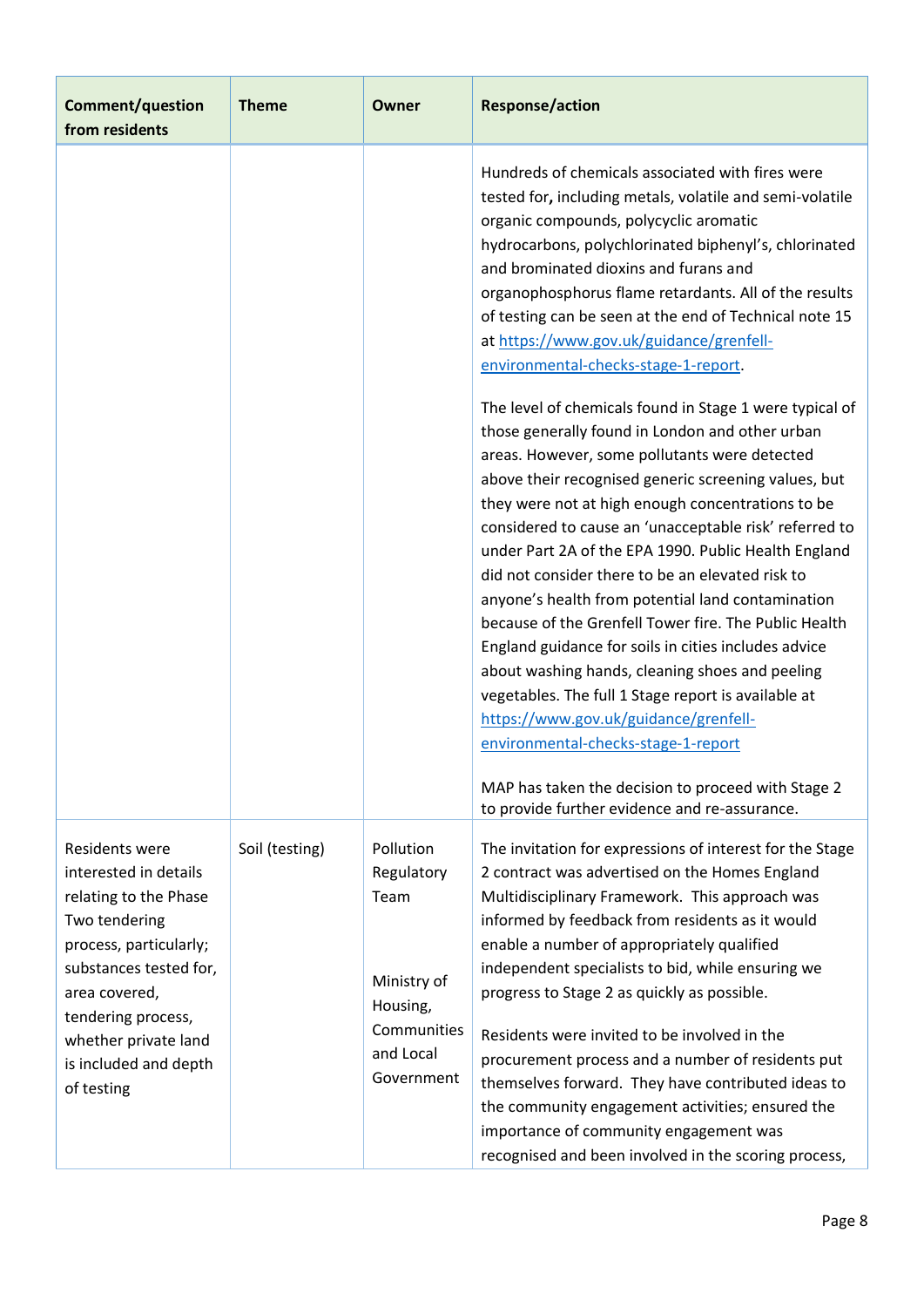| <b>Comment/question</b><br>from residents                                       | <b>Theme</b>     | Owner                                                             | <b>Response/action</b>                                                                                                                                                                                                                                                                                                                                                                                                                                                                                                                                                                                                                                                                                                                                                                                                                                                                                                                   |
|---------------------------------------------------------------------------------|------------------|-------------------------------------------------------------------|------------------------------------------------------------------------------------------------------------------------------------------------------------------------------------------------------------------------------------------------------------------------------------------------------------------------------------------------------------------------------------------------------------------------------------------------------------------------------------------------------------------------------------------------------------------------------------------------------------------------------------------------------------------------------------------------------------------------------------------------------------------------------------------------------------------------------------------------------------------------------------------------------------------------------------------|
|                                                                                 |                  |                                                                   | which included attending a presentation and question<br>and answer session.<br>Technical note 18 (TN18) which was published during<br>Stage 1, sets out the proposed site inspection<br>methodology for Stage 2. One of the first tasks of any<br>consultant if appointed, will be to review this to<br>confirm its appropriateness. It is currently proposed<br>(in TN18, (https://assets.publishing.service.gov.uk/<br>government/uploads/system/uploads/<br>attachment data/file/837841/<br>Technical Note 18 Stage 2 Design.pdf) that testing<br>will take place in 35 locations. The review will confirm<br>the depth of future testing and the chemicals to be<br>tested.<br>Residents will be invited to attend community events<br>to find out more. There will also be an opportunity to<br>take part in site walkovers later this spring and<br>observe soils sampling, which, is thought will take<br>place in May/June 2020. |
| Information regarding<br>soil contamination is<br>often too complex<br>and long | Soil information | Ministry of<br>Housing,<br>Communities<br>and Local<br>Government | This is very valuable feedback. MHCLG leads on<br>community engagement and will ensure it works with<br>residents and the consultant (if appointed) to ensure<br>results are clear to understand.                                                                                                                                                                                                                                                                                                                                                                                                                                                                                                                                                                                                                                                                                                                                        |
| Mis-information<br>about the issue is also<br>an issue                          | Soil information | Ministry of<br>Housing,<br>Communities<br>and Local<br>Government | MHCLG through MAP leads on community<br>engagement. MAP is trying to ensure that all<br>communications are timely, clear and<br>understandable. All documents and announcements<br>made so far during the soil checks programme can be<br>found on the Government's website at<br>https://www.gov.uk/guidance/soil-and-<br>environmental-checks                                                                                                                                                                                                                                                                                                                                                                                                                                                                                                                                                                                          |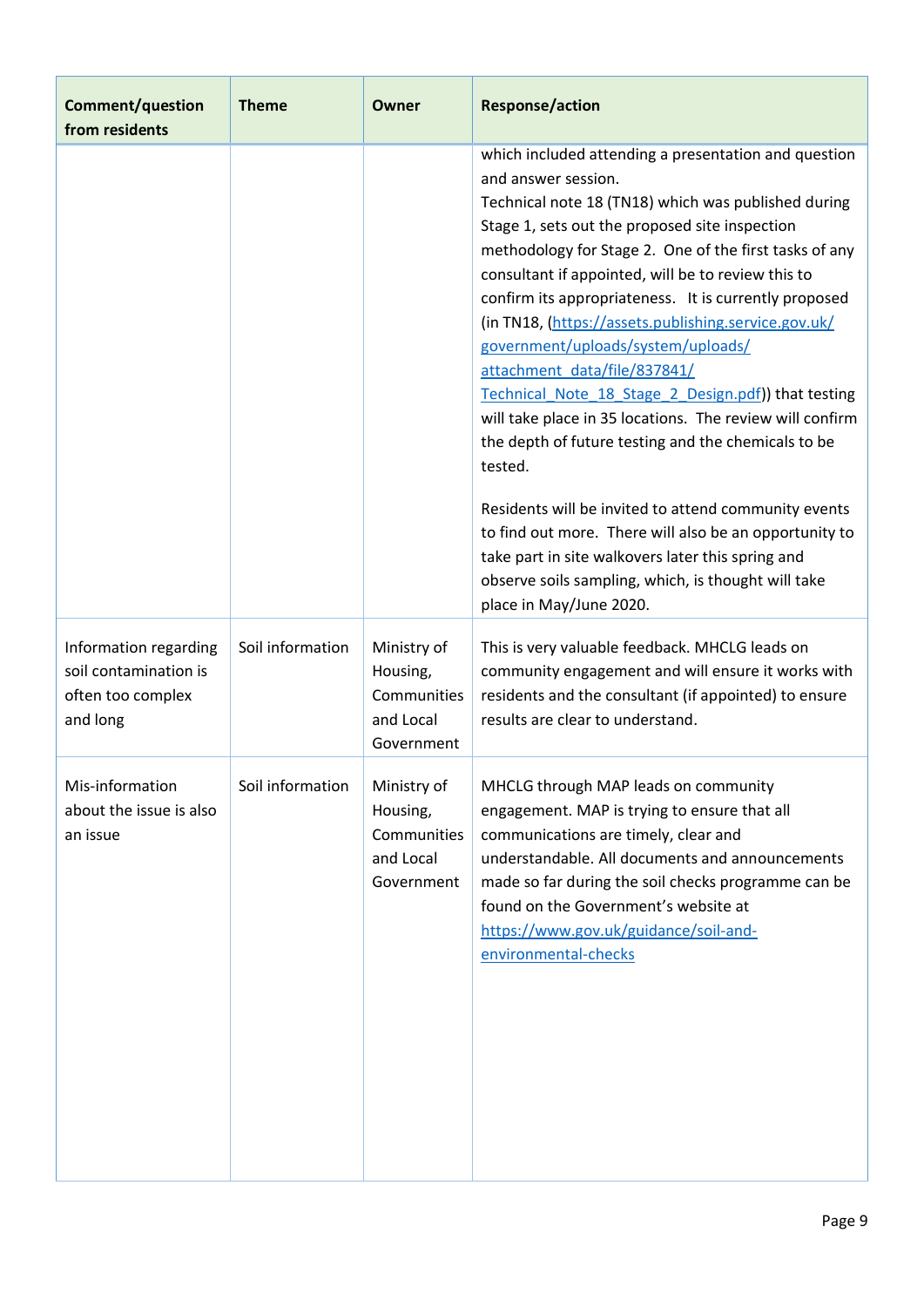| <b>Comment/question</b><br>from residents                                                                                                | <b>Theme</b>             | Owner                                                              | <b>Response/action</b>                                                                                                                                                                                                                                                                                                                                                                                                                                                                                                                                                                                                                                                                                                                                                                        |
|------------------------------------------------------------------------------------------------------------------------------------------|--------------------------|--------------------------------------------------------------------|-----------------------------------------------------------------------------------------------------------------------------------------------------------------------------------------------------------------------------------------------------------------------------------------------------------------------------------------------------------------------------------------------------------------------------------------------------------------------------------------------------------------------------------------------------------------------------------------------------------------------------------------------------------------------------------------------------------------------------------------------------------------------------------------------|
| <b>Overall theme: Sustainable transport</b>                                                                                              |                          |                                                                    |                                                                                                                                                                                                                                                                                                                                                                                                                                                                                                                                                                                                                                                                                                                                                                                               |
| Some residents use<br>taxis at night rather<br>than walking due to<br>personal safety fears<br>and poor lighting on<br>pedestrian areas. | Personal safety          | Community<br>Safety<br>Transport<br>and<br>Highways                | Residents can obtain advice and information on safety<br>from their local Safer Neighbourhood Team<br>via https://www.met.police.uk/a/your-area/<br>Generally all streets in the area are lit to current<br>standards, however suggestions or defects can be<br>reported to streetlighting@rbkc.gov.uk                                                                                                                                                                                                                                                                                                                                                                                                                                                                                        |
| Some residents lack<br>confidence when<br>cycling on the roads.                                                                          | Cycling                  | Sustainable<br>Travel                                              | We offer free cycle training to anyone living, working<br>or studying in the borough. This can be booked here:<br>https://www.rbkc.gov.uk/parking-transport-and-<br>streets/getting-around/cycling-and-walking/cycle-<br>training                                                                                                                                                                                                                                                                                                                                                                                                                                                                                                                                                             |
| Electric hire bikes<br>being dumped is an<br>issue in some areas.                                                                        | Anti-social<br>behaviour | Waste and<br><b>Street</b><br>Enforcement<br>Sustainable<br>Travel | The Council has limited powers to remove dockless<br>bicycles, unless they can be considered an obstruction<br>or danger.<br>Where such bikes are left in ways that cause an<br>obstruction, Council Officers will remove them from<br>the public highway. Contact is then made with the<br>company and they have the option to collect the<br>bikes, or we dispose of them.<br>Under Transport for London's (TfL) Dockless Bikeshare<br>Code of Practice (http://content.tfl.gov.uk/dockless-<br>bike-share-code-of-practice.pdf) operators are<br>required to provide a sticker on every bicycle, with a<br>number residents can call to request relocation of<br>bicycles.<br>The Council has fully supported TfL's proposals for a<br>new pan-London bye-law that would give Councils the |
| Greener public<br>transport is needed.                                                                                                   | Public transport         | Transport<br>and<br>Highways                                       | power to legally control where Dockless bicycles can<br>and cannot be parked. The Council will progress<br>delegation of power to formulate the new bye-law<br>with London Councils and TfL over the next year.<br>Sadly, introduction of new bye-laws can be a slow<br>process as all London boroughs must be in agreement.<br>All buses within the borough meet the Euro VI<br>emission standard. The C1 bus is electric. Further<br>information regarding TfL's general plans for greener<br>public transport can be found at<br>https://tfl.gov.uk/modes/buses/improving-buses                                                                                                                                                                                                            |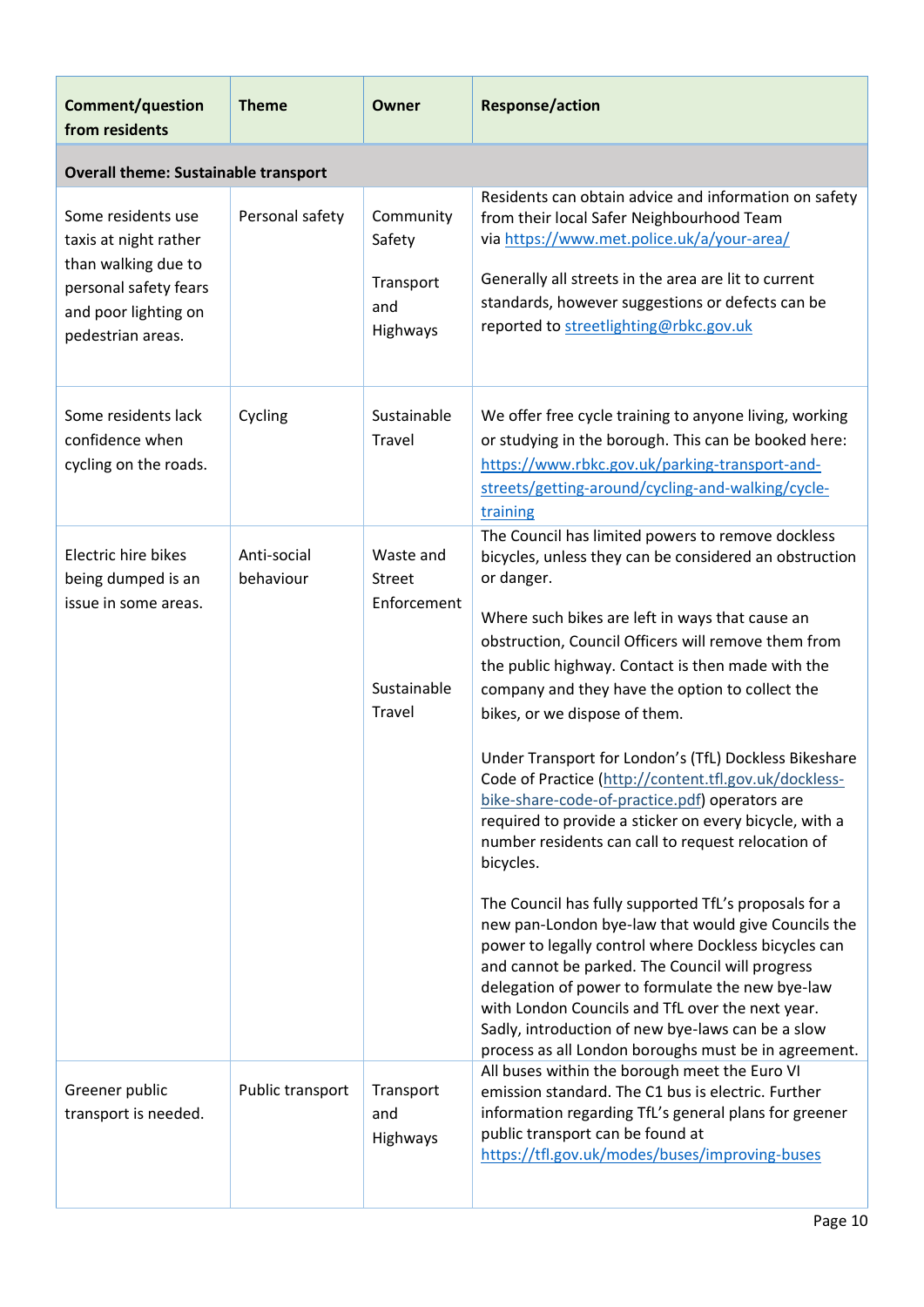| <b>Comment/question</b><br>from residents                                                             | <b>Theme</b>         | <b>Owner</b>                 | <b>Response/action</b>                                                                                                                                                                                                                                                                                                                                                                                                                                                                                                                                                                                                                                                                                                                                                                                                                                                                                                                                                                                             |
|-------------------------------------------------------------------------------------------------------|----------------------|------------------------------|--------------------------------------------------------------------------------------------------------------------------------------------------------------------------------------------------------------------------------------------------------------------------------------------------------------------------------------------------------------------------------------------------------------------------------------------------------------------------------------------------------------------------------------------------------------------------------------------------------------------------------------------------------------------------------------------------------------------------------------------------------------------------------------------------------------------------------------------------------------------------------------------------------------------------------------------------------------------------------------------------------------------|
| Car free roads/fewer<br>cars is desired by<br>residents.                                              | Car use<br>reduction | Sustainable<br>Travel        | The Council must often balance the differing transport<br>needs for residents. In 2019, we held our first ever Car<br>Free Day (CFD) events and hope to close more roads<br>for CFD in 2020 so residents can experience their local<br>streets in a traffic free environment. Our programme<br>of Cycleways should introduce 15km of new cycle<br>routes over the next few years, on top of our existing<br>9km. In 2018, we began introducing on-street secure<br>cycle storage, converting individual car parking spaces<br>to storage for six resident bicycles. Car clubs and cycle<br>hire docking stations have also been provided in<br>recent years by utilising parking spaces. We also have<br>some of the most stringent resident parking permit<br>tariffs across London, particularly for diesel vehicles.                                                                                                                                                                                            |
| Create incentives to<br>reduce car ownership<br>and contribute to<br>cycle schemes<br>instead.        | Cycling              | Sustainable<br>Travel        | Our programme of Cycleways should introduce 15km<br>of new cycle routes over the next few years, on top of<br>our existing 9km. In 2018, we began introducing on-<br>street secure cycle storage, converting individual car<br>parking spaces to storage for six resident bicycles. The<br>Council supports cycle hire through provision of<br>Santander Cycle Hire docking stations (introduced by<br>utilising parking spaces.) and is working with dockless<br>bicycle operators to permit this service to residents<br>safely, whilst maintaining uncluttered streets. We also<br>have some of the most stringent resident parking<br>permit tariffs across London, particularly for diesel<br>vehicles. We have 212 fixed Car Club bays in the<br>borough to reduce residents' need to own their own<br>vehicles and in 2019, we held our first ever Car Free<br>Day events and hope to close more roads for CFD in<br>2020 so residents can experience their local streets in<br>a traffic free environment. |
| The Bus Stop serving<br>the 295 and 316 on<br>Bramley Road has had<br>the light out for some<br>time. | Public transport     | Transport<br>and<br>Highways | TfL has now been informed of this and have been<br>asked to ensure that the light is fixed.                                                                                                                                                                                                                                                                                                                                                                                                                                                                                                                                                                                                                                                                                                                                                                                                                                                                                                                        |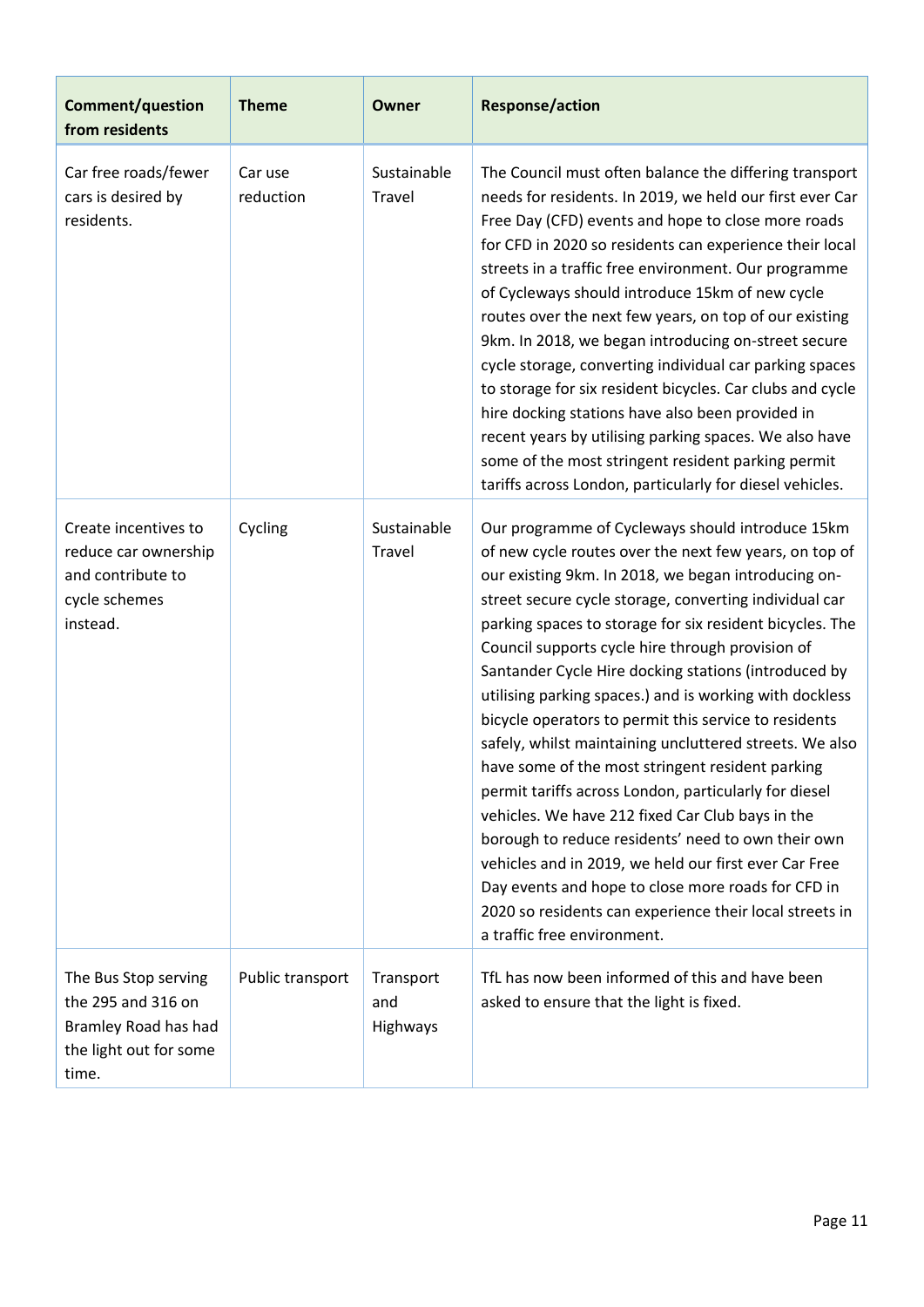| Comment/question<br>from residents                                                                      | <b>Theme</b>            | Owner                        | <b>Response/action</b>                                                                                                                                                                                                                                                                                                                                                                                                                                                                                                                                                                                                                                                                                                                                                                                     |
|---------------------------------------------------------------------------------------------------------|-------------------------|------------------------------|------------------------------------------------------------------------------------------------------------------------------------------------------------------------------------------------------------------------------------------------------------------------------------------------------------------------------------------------------------------------------------------------------------------------------------------------------------------------------------------------------------------------------------------------------------------------------------------------------------------------------------------------------------------------------------------------------------------------------------------------------------------------------------------------------------|
| Roads are not always<br>suitable for cycling<br>e.g. traffic, pot holes.                                | Cycling                 | Sustainable<br>Travel        | Our programme of Cycleways should introduce 15km<br>of new cycle routes over the next few years - on top<br>of our existing 9km - providing a grid of quieter<br>alternatives to busy main roads. Cycleways are subject<br>to strict criteria, including permitted speeds and<br>traffic flows. Where roads chosen for cycleways do<br>not already meet this criteria, interventions - such as<br>parallel crossings, speed limits or speed ramps - are<br>introduced.<br>The Council has a planned carriageway and footway<br>programme to keep the highway in a good condition.<br>We also have inspectors checking our network on a<br>regular basis so any faults picked up or reported can<br>be dealt with quickly and efficiently. Defects can be<br>reported to streetline@rbkc.gov.uk for action. |
| A lack of a traffic<br>crossing/zebra<br>crossing near The<br>Space is a danger for<br>school children. | Personal safety         | Transport<br>and<br>Highways | There are a number of criteria the Council looks at<br>before introducing new crossings. Requests can be<br>sent to traffic@rbkc.gov.uk for investigation.                                                                                                                                                                                                                                                                                                                                                                                                                                                                                                                                                                                                                                                 |
| <b>Overall theme: Climate change</b>                                                                    |                         |                              |                                                                                                                                                                                                                                                                                                                                                                                                                                                                                                                                                                                                                                                                                                                                                                                                            |
| Households with<br>multiple cars have<br>unfair impact on other<br>residents in the street.             | Parking                 | Transport<br>and<br>Highways | The Council charge £76 extra annually for the second<br>and subsequent permits in a household. We cannot<br>prevent households from having multiple permits as<br>we have lots of shared flats in the borough (where the<br>occupants do not know each other) and so it would be<br>unfair to limit these types of properties to just one<br>permit.                                                                                                                                                                                                                                                                                                                                                                                                                                                       |
| Incentives for low<br>emission cars.                                                                    | <b>Transport Policy</b> | Transport<br>and<br>Highways | The Council has a graduated pricing structure for<br>residents permits based on CO2 emissions, so Electric<br>Vehicles (EVs) pay the lowest cost for a permit. We<br>are planning on reviewing this later this year to make<br>it more in line with CO2 emissions (which means that<br>EVs will pay less). From 1 April, visitors with EVs will<br>pay less for their parking than other visitors. We are<br>also continuously increasing provision of rapid, Source<br>London and lamp column charging points to make it<br>easier for residents to own EVs.                                                                                                                                                                                                                                              |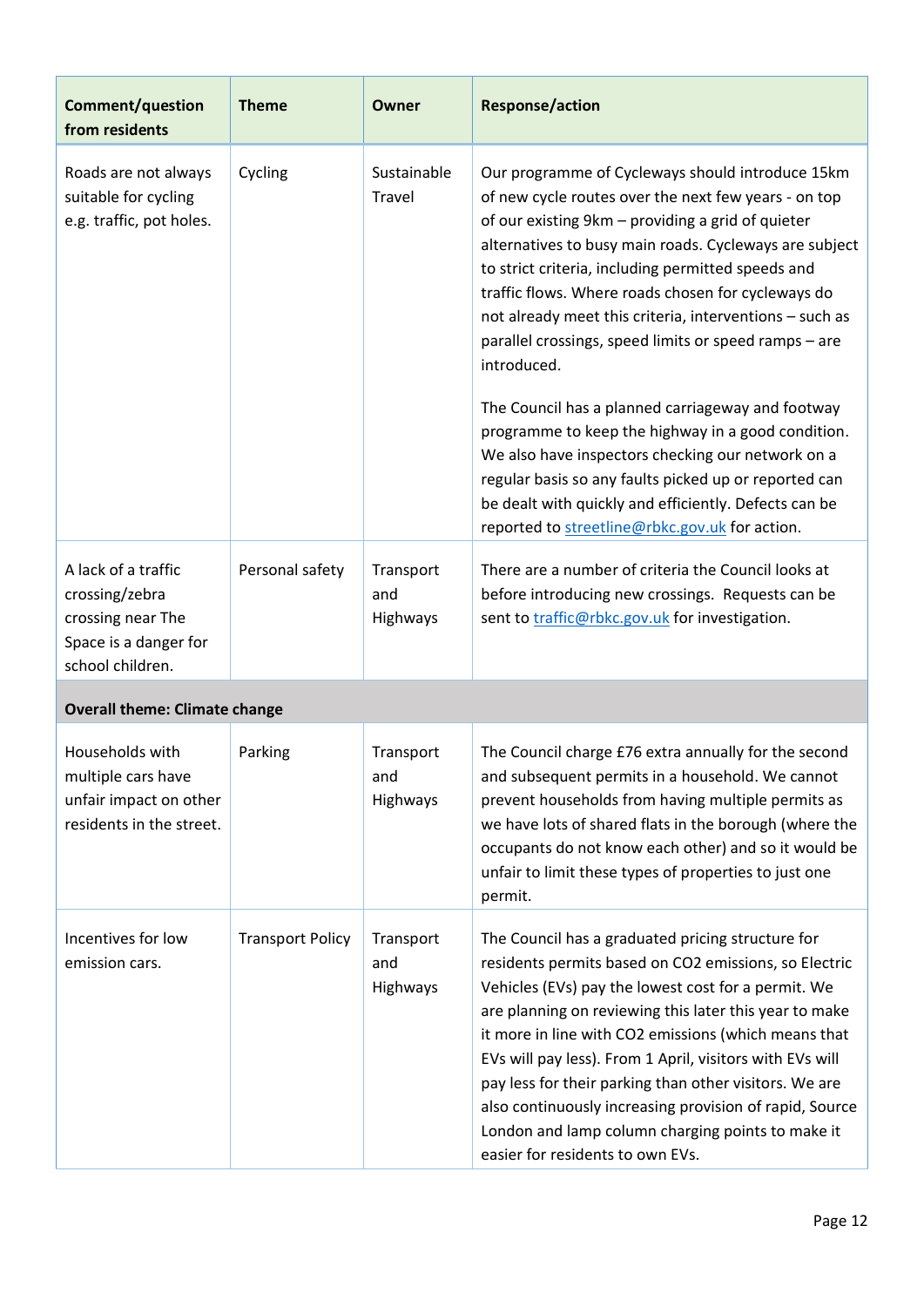| <b>Comment/question</b><br>from residents                                                                                           | <b>Theme</b>   | Owner                       | <b>Response/action</b>                                                                                                                                                                                                                                                                                                                                                                                                                                                                                                                                              |
|-------------------------------------------------------------------------------------------------------------------------------------|----------------|-----------------------------|---------------------------------------------------------------------------------------------------------------------------------------------------------------------------------------------------------------------------------------------------------------------------------------------------------------------------------------------------------------------------------------------------------------------------------------------------------------------------------------------------------------------------------------------------------------------|
| Introduction of cycle<br>lanes sees trees<br>removed and roads<br>dug up.                                                           | Cycling        | Sustainable<br>Travel       | To date, we have not introduced any segregated or<br>marked cycle lanes, or removed any trees as part of<br>our Cycleways programme. In fact, a Cycleway<br>scheme about to be implemented this month in<br>Pembridge will see three new trees and a new large<br>planted area introduced.<br>The Council must often balance the needs of residents<br>with the disruption caused by introducing new<br>infrastructure. We believe the long-term benefit to<br>residents and others wishing to cycle outweighs the<br>temporary inconvenience road works may cause. |
| Improvements to how<br>the Council<br>communicates to its<br>residents is required,<br>particularly around<br>what can be recycled. | Communications | Waste<br><b>Action Team</b> | See the recycling and waste theme below. This details<br>how the Council communicates about what can and<br>cannot be recycled.                                                                                                                                                                                                                                                                                                                                                                                                                                     |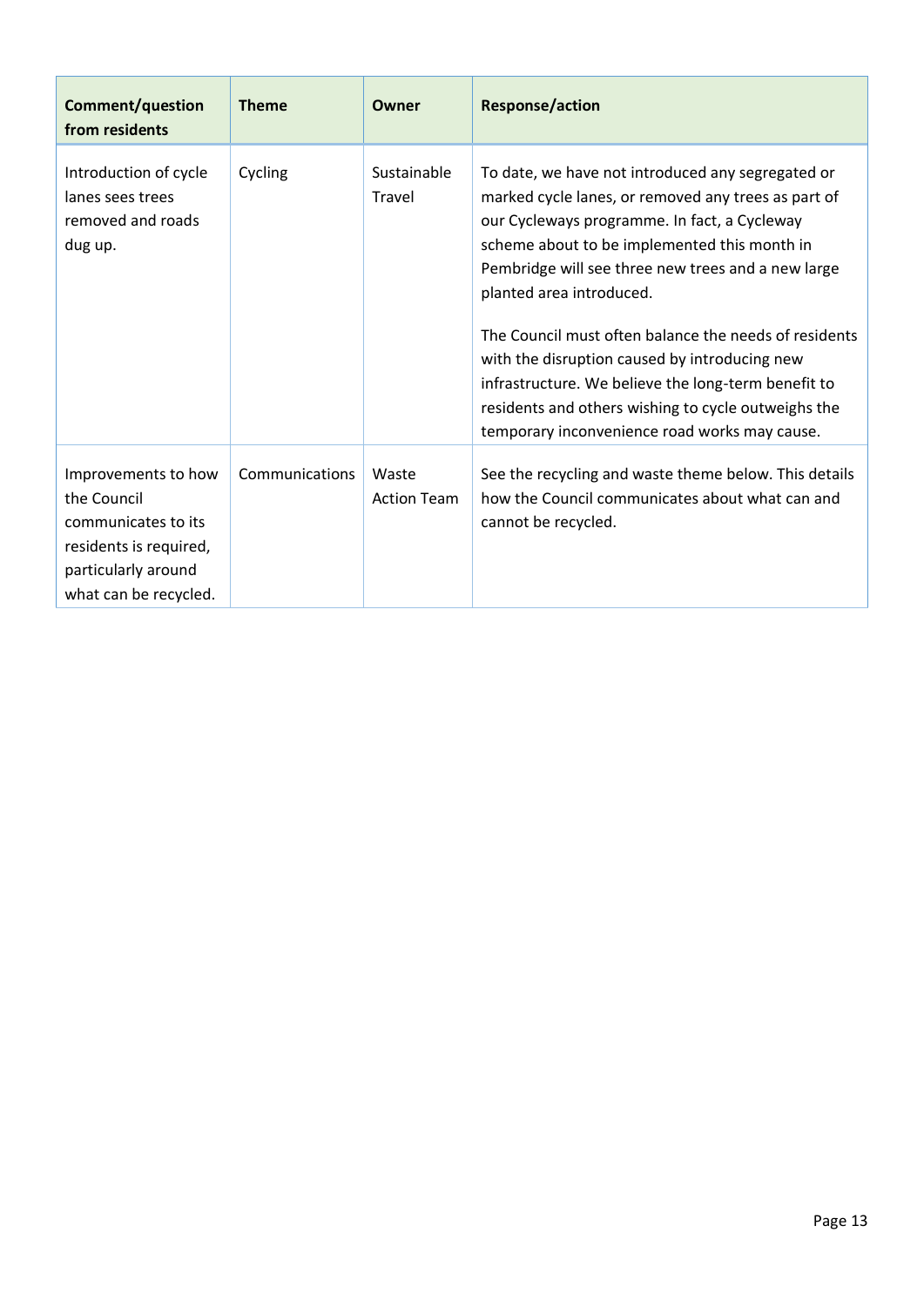| <b>Comment/question</b><br>from residents                                                                                                                                                                | <b>Theme</b>          | <b>Owner</b>                                 | <b>Response/action</b>                                                                                                                                                                                                                                                                                                                                                                                                                                                                                                                                                                                                                                                                                                                                                                                                                                                                                                                                                                                                                                                                                                                                                                                                                                                                                                                                                                                                                                                                                                                                                                                                                                                                                                                                                                                                                                                                                                 |
|----------------------------------------------------------------------------------------------------------------------------------------------------------------------------------------------------------|-----------------------|----------------------------------------------|------------------------------------------------------------------------------------------------------------------------------------------------------------------------------------------------------------------------------------------------------------------------------------------------------------------------------------------------------------------------------------------------------------------------------------------------------------------------------------------------------------------------------------------------------------------------------------------------------------------------------------------------------------------------------------------------------------------------------------------------------------------------------------------------------------------------------------------------------------------------------------------------------------------------------------------------------------------------------------------------------------------------------------------------------------------------------------------------------------------------------------------------------------------------------------------------------------------------------------------------------------------------------------------------------------------------------------------------------------------------------------------------------------------------------------------------------------------------------------------------------------------------------------------------------------------------------------------------------------------------------------------------------------------------------------------------------------------------------------------------------------------------------------------------------------------------------------------------------------------------------------------------------------------------|
| What is going to be<br>done to ensure<br>construction and<br>development works<br>are completely ethical<br>and also what will be<br>implemented in the<br>environmental design<br>such as solar panels? | Construction<br>works | Climate<br>Change<br>Team<br>and<br>Planning | Since 1 October 2016, London Plan policy 5.2 has<br>required any new homes forming part of major<br>developments to be zero carbon. Further guidance on<br>this zero carbon standard is set out in the Mayor's<br>Housing Supplementary Planning Guidance (SPG)<br>published in March 2016 and the GLA's guidance on<br>Energy Planning.<br>To achieve the zero carbon home standard set by the<br>Mayor, the residential element of all major schemes<br>proposed in the borough should achieve a minimum<br>35 percent reduction of regulated carbon emissions<br>on-site, and offset all remaining carbon emissions up<br>to 100 percent. On-site reductions in carbon<br>emissions can be achieved in a number of ways, for<br>example by maximising energy efficiency, using<br>decentralised energy networks or through the use of<br>on-site renewable energy technologies.<br>To accord with the requirements of the London Plan,<br>from the 1 April 2017, the Council has been<br>implementing the zero carbon standard<br>(https://www.rbkc.gov.uk/planning-and-building-<br>control/planning-policy/carbon-offset-fund)<br>through the creation of a Carbon Offset Fund. New<br>proposals will be assessed against this standard using<br>information provided in their energy assessment (see<br>the Mayor's Energy Planning guidance for further<br>information). The council's carbon offset price is<br>£1,800 per tonne of carbon.<br>All development that requires planning permission<br>and which has an impact on amenity or the<br>surrounding environment is required to provide a<br>code of construction checklist and site construction<br>management plan before any works commence. The<br>Council also has a team (Construction Management<br>Team) to monitor and where necessary enforce<br>against any works that do not comply with the agreed<br>arrangements that have been agreed. |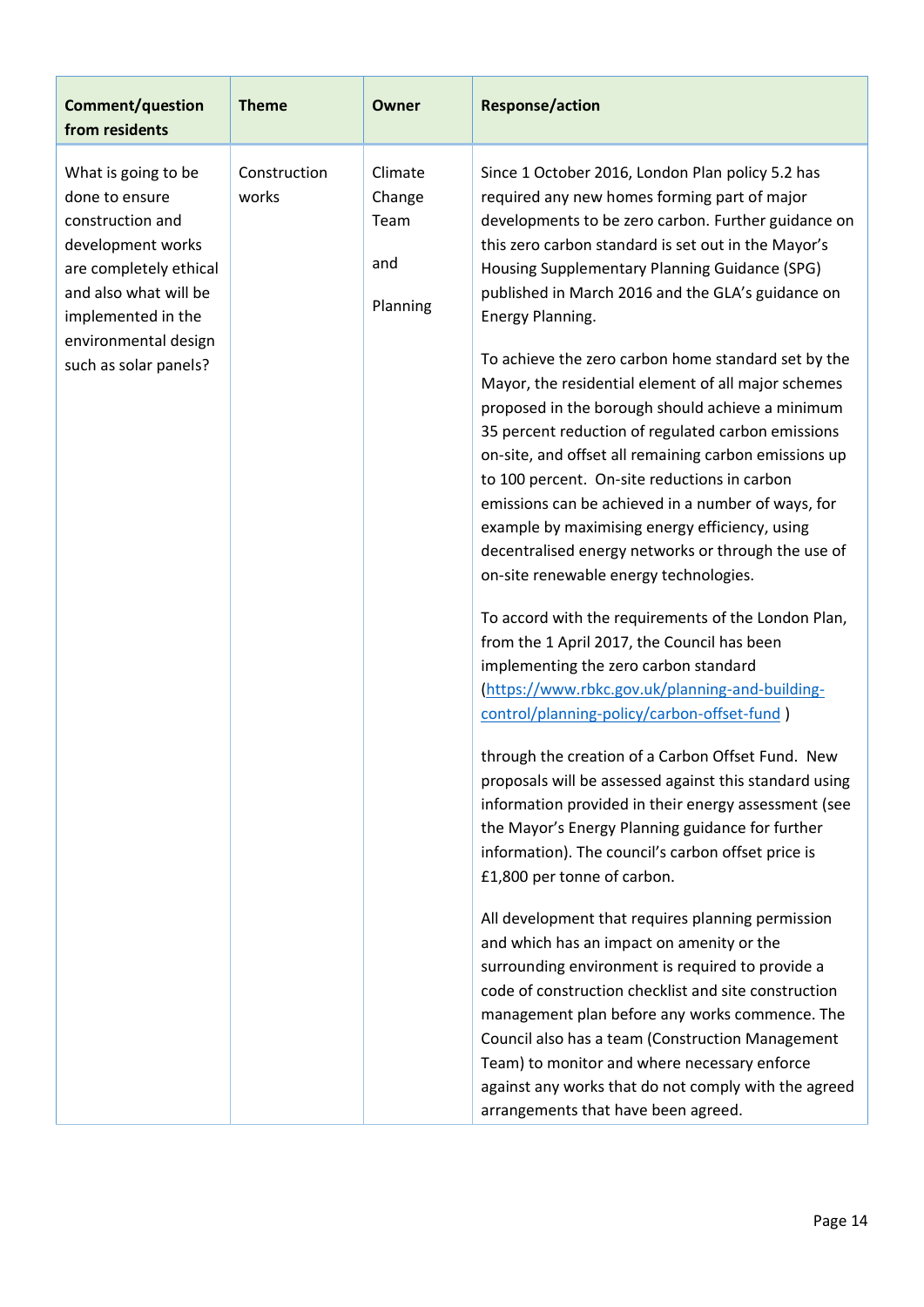| What are the<br>Council's priorities | Internal policy | Climate<br>Change | The Council announced that will be joining other<br>authorities in declaring Climate Emergency and has<br>adopted two targets:                                                                                                                                                                                                                                                                                                                                                                                                                                                                                                                                                                                                                                |
|--------------------------------------|-----------------|-------------------|---------------------------------------------------------------------------------------------------------------------------------------------------------------------------------------------------------------------------------------------------------------------------------------------------------------------------------------------------------------------------------------------------------------------------------------------------------------------------------------------------------------------------------------------------------------------------------------------------------------------------------------------------------------------------------------------------------------------------------------------------------------|
| around the 'climate<br>emergency?'   |                 | Team              | To lead by example by becoming net zero carbon<br>$\bullet$<br>by 2030 from its operations and buildings<br>- embedding the reduction of carbon emissions in<br>all relevant Council decision-making and<br>operations, where we have direct influence.<br>The borough to be carbon neutral by 2040 - ten<br>$\bullet$<br>years ahead of the Government's targets.<br>The Council will be commissioning an expert<br>supplier/consultant to build the evidence base and<br>develop the carbon neutral roadmap/pathway under<br>different scenarios. This piece of research will identify<br>the key priority areas for both the Council and the                                                                                                               |
|                                      |                 |                   | borough to be carbon neutral which will inform the<br>development of the Carbon Neutral Action<br>Plan/Vision Carbon Zero.                                                                                                                                                                                                                                                                                                                                                                                                                                                                                                                                                                                                                                    |
|                                      |                 |                   | The Council recognises that it cannot tackle the<br>climate crisis alone and will be consulting and<br>engaging residents to submit their proposals on what<br>steps to take to tackle climate change locally and<br>recommend their priority areas/actions.                                                                                                                                                                                                                                                                                                                                                                                                                                                                                                  |
|                                      |                 |                   | What are we doing to tackle climate change?<br>The Council has already shown commitment and<br>ambition in tackling climate change at the local level<br>through the development of a joint 2016-2021 Air<br>Quality and Climate Change Action Plan (AQCCAP)<br>https://www.rbkc.gov.uk/environment/air-<br>quality/air-quality-and-climate-change-action-plan-<br>2016-2021 and by setting up a 40 per cent carbon<br>reduction target to be achieved by 2020 from the<br>Council's own buildings and operations compared to<br>2007/08 baseline (excluding the Council's housing<br>stock). The Council exceeded its internal target and<br>achieved a 50.5 per cent carbon reduction from its<br>activities in 2018/2019 based on a 2007/2008<br>baseline. |
|                                      |                 |                   | The AQCCAP will be replaced with a bold new Carbon<br>Neutral Action Plan in 2020. To reduce carbon<br>emissions, we are working on various carbon<br>reduction initiatives and priorities such as:                                                                                                                                                                                                                                                                                                                                                                                                                                                                                                                                                           |
|                                      |                 |                   | Leading by example and improving the energy<br>٠<br>efficiency of all Council-owned buildings.<br>Reducing energy consumption and energy<br>demand across Council buildings.                                                                                                                                                                                                                                                                                                                                                                                                                                                                                                                                                                                  |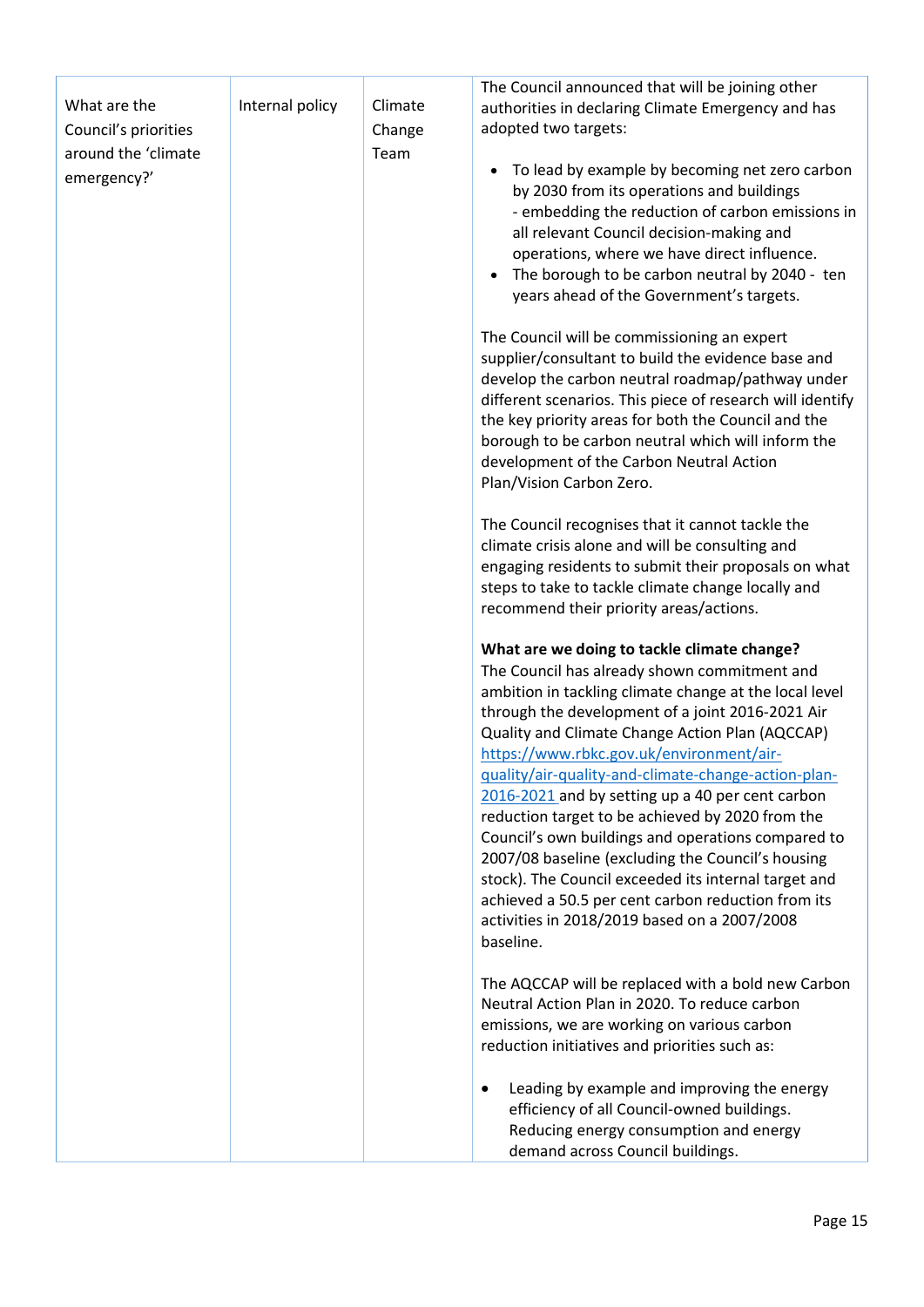|  | Delivering energy efficiency projects in schools<br>$\bullet$ |
|--|---------------------------------------------------------------|
|  | such as LED lighting upgrades and heating health              |
|  | checks.                                                       |
|  | Greening the Council's fleet, reducing<br>٠                   |
|  |                                                               |
|  | unnecessary mileage and encouraging active                    |
|  | travel (walking and cycling) for staff and residents.         |
|  | The Council developed the Green Fleet Strategy                |
|  | and Action Plan.                                              |
|  | Greening the office scheme.<br>$\bullet$                      |
|  |                                                               |
|  | Delivering educational and climate change<br>$\bullet$        |
|  | assemblies and workshops in schools and                       |
|  | organising the Children's Parliament on the                   |
|  | Environment for schools.                                      |
|  | Develop a Single Use Plastic Statement and Action<br>٠        |
|  | Plan for the Council's operations and borough-                |
|  |                                                               |
|  | wide. Phasing out single-use plastics from all                |
|  | Council's buildings.                                          |
|  | Upgrading the existing street lamps across the<br>٠           |
|  | borough to energy efficient LED lights (24 per cent           |
|  | of the existing street lights have been converted             |
|  | to LED lights).                                               |
|  |                                                               |
|  | Developing community owned energy projects<br>٠               |
|  | such as the North Kensington Community Energy                 |
|  | Project                                                       |
|  | (https://www.rbkc.gov.uk/greenerborough/north-                |
|  | kensington-community-energy-project)                          |
|  |                                                               |
|  | Helping residents to tackle fuel poverty, reduce<br>٠         |
|  | their energy bills and keep warm                              |
|  | through Homes4Health scheme                                   |
|  | (https://www.rbkc.gov.uk/greenerborough/free-                 |
|  | home-energy-service-homes4health)                             |
|  | and Healthier Homes                                           |
|  | Project https://www.rbkc.gov.uk/housing/living-               |
|  |                                                               |
|  | healthy-homes/affordable-warmth-and-energy-                   |
|  | efficiency-home (which aims to assists residents              |
|  | living in homes that are cold, damp or dangerous              |
|  | and whose health may be at risk).                             |
|  | Implement the zero carbon standard for all major<br>٠         |
|  | residential schemes. The carbon                               |
|  | offset (https://www.rbkc.gov.uk/planning-and-                 |
|  |                                                               |
|  | building-control/planning-policy/carbon-offset-               |
|  | fund) paid by developers can be used for other                |
|  | carbon reduction initiatives across the borough.              |
|  | Supporting residents to get high quality solar<br>$\bullet$   |
|  | photovoltaic panels at highly competitive prices              |
|  | through the Solar Together Scheme                             |
|  |                                                               |
|  | (https://www.rbkc.gov.uk/greenerborough/solar-                |
|  | together-london).                                             |
|  | Embedding sustainability and social value clauses<br>٠        |
|  | in procurement.                                               |
|  | Develop idling engines campaigns.<br>$\bullet$                |
|  |                                                               |
|  | Encouraging cycling and walking across the<br>٠               |
|  | borough.                                                      |
|  |                                                               |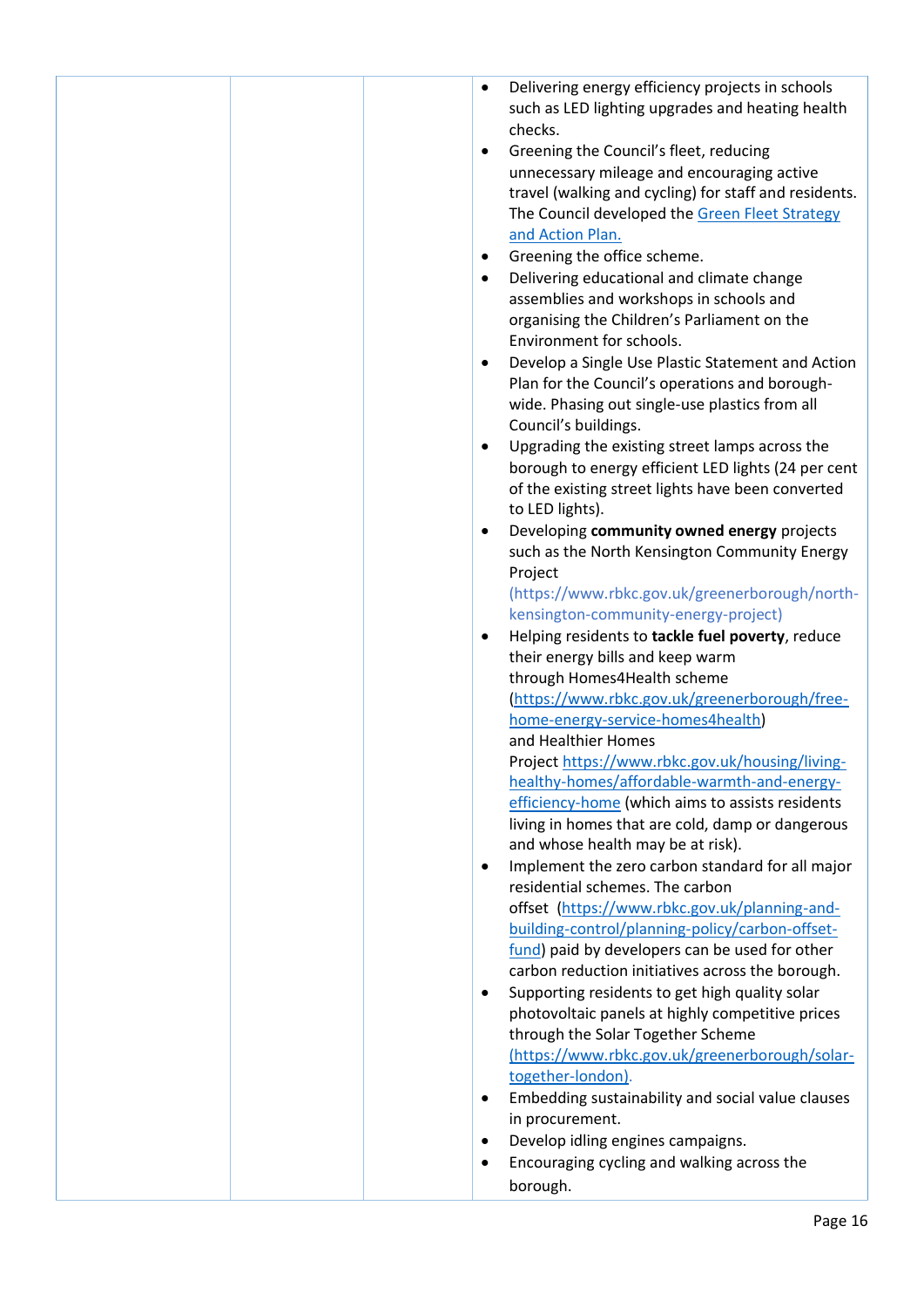| <b>Comment/question</b><br>from residents                                     | <b>Theme</b> | Owner                       | <b>Response/action</b>                                                                                                                                                                                                                                                                                                                                                                                                                                                           |
|-------------------------------------------------------------------------------|--------------|-----------------------------|----------------------------------------------------------------------------------------------------------------------------------------------------------------------------------------------------------------------------------------------------------------------------------------------------------------------------------------------------------------------------------------------------------------------------------------------------------------------------------|
| <b>Overall theme: Recycling and waste</b>                                     |              |                             |                                                                                                                                                                                                                                                                                                                                                                                                                                                                                  |
| Conflicting messages<br>around what<br>materials can be<br>recycled.          | Recycling    | Waste<br><b>Action Team</b> | Details of what can be recycled can be found on our<br>website at:<br>https://www.rbkc.gov.uk/bins-and-recycling/rubbish-<br>and-recycling/recycling/about-recycling<br>In the next three months, the Council will be<br>publishing a more detailed Recycling A-Z of materials,<br>on our website.<br>If you are unsure whether an item can be recycled,<br>contact streetline@rbkc.gov.uk, and they will advise.                                                                |
| Effective<br>communication is<br>needed for residents<br>to recycle properly. | Recycling    | Waste<br><b>Action Team</b> | We agree that communication plays an important<br>part in helping our residents recycle. That's why we<br>create and distribute a wide range of communication<br>materials every year, including leaflets in our clear<br>recycling bags, content for our local newsletters and<br>information in our annual Council Tax billing.<br>We are also working with a charity that specialises in<br>Environmental Communications, to deliver a new<br>recycling campaign this Summer. |
| Extension of food<br>waste collections is<br>desired by some<br>residents.    | Recycling    | Waste<br><b>Action Team</b> | We are actively looking in to how we can do this.<br>There are a number of obstacles to overcome,<br>perhaps, most importantly, how we can roll out a<br>borough-wide collection without resulting in an<br>increase in carbon emissions overall, (from the extra<br>collection vehicles required).<br>We have a plan of work to model different options<br>throughout 2020, and will be sharing our findings,<br>when the work is complete (before the end of year).            |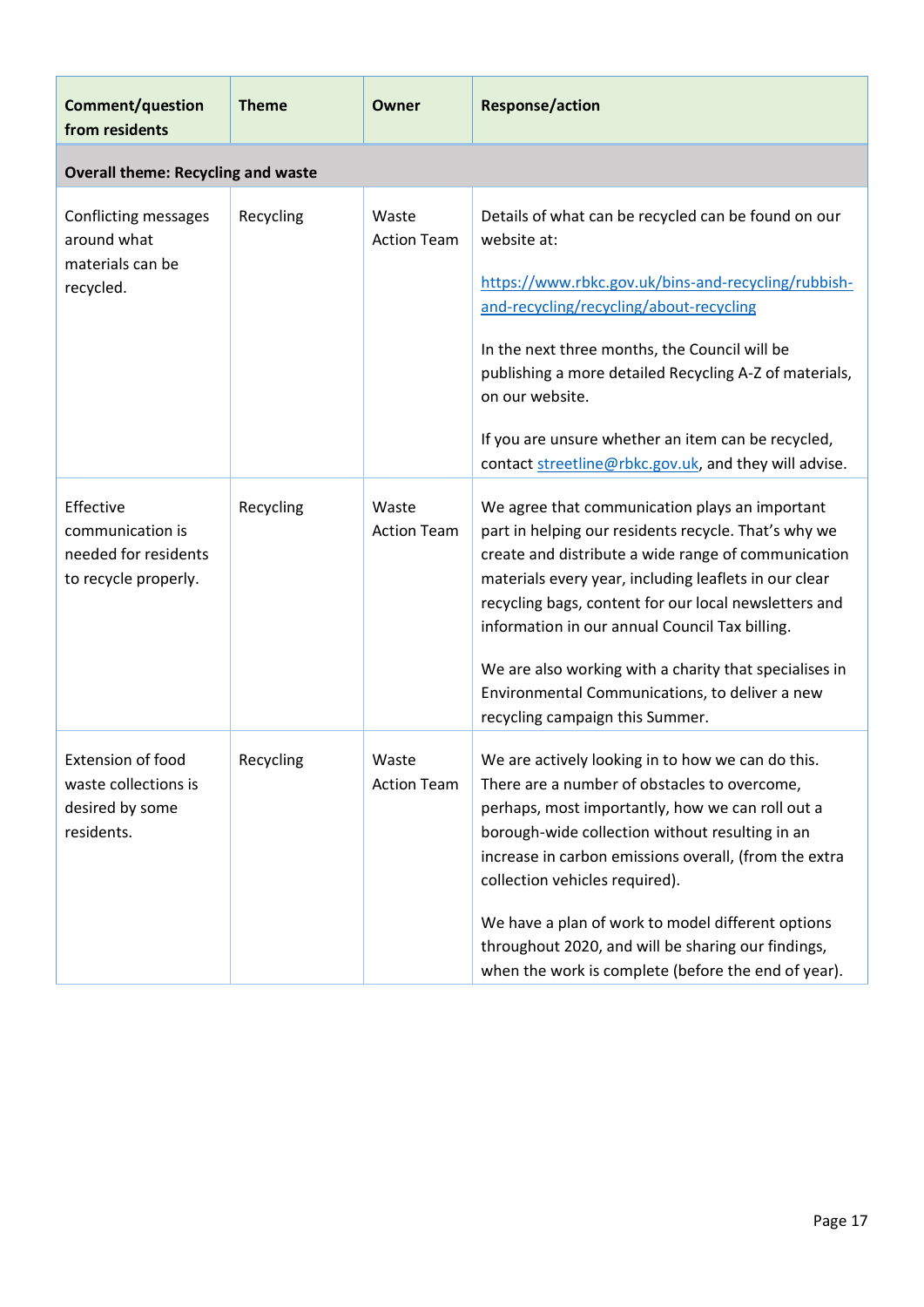| <b>Comment/question</b><br>from residents                                                                         | <b>Theme</b>                             | <b>Owner</b>                                                                                                                                                                                                                                                                                                                                                                                                                                                                                                                                                                                                       | <b>Response/action</b>                                                                                                                                                                                                                                                                                                                                                                                                                                                                                                                                                                                                                                                                                                                                                                                                                     |
|-------------------------------------------------------------------------------------------------------------------|------------------------------------------|--------------------------------------------------------------------------------------------------------------------------------------------------------------------------------------------------------------------------------------------------------------------------------------------------------------------------------------------------------------------------------------------------------------------------------------------------------------------------------------------------------------------------------------------------------------------------------------------------------------------|--------------------------------------------------------------------------------------------------------------------------------------------------------------------------------------------------------------------------------------------------------------------------------------------------------------------------------------------------------------------------------------------------------------------------------------------------------------------------------------------------------------------------------------------------------------------------------------------------------------------------------------------------------------------------------------------------------------------------------------------------------------------------------------------------------------------------------------------|
| Councils are able to<br>recycle different<br>materials which leads<br>to confusion (call for<br>standardisation). | Recycling<br>Waste<br><b>Action Team</b> |                                                                                                                                                                                                                                                                                                                                                                                                                                                                                                                                                                                                                    | It is confusing that different Councils collect different<br>materials.<br>When it comes to disposing of recycling, Councils are<br>often tied to long term contracts, to dispose of their<br>recycling at a plant, designed and built with specific<br>machinery, to accept a certain range of materials. This<br>means that it is difficult to change the materials<br>Councils can collect for recycling, until the next<br>disposal contract.<br>However, the Government is considering<br>standardising the range of materials collected for<br>recycling across England and Wales, which it<br>expressed though the Waste and Recycling<br>Consistency consultation. This may make it a legal<br>requirement for Councils to collect a specific range of<br>materials. The Government will be consulting again<br>later in the year. |
|                                                                                                                   |                                          | Something else to consider is that Councils vary<br>hugely in their housing stock, population density and<br>geography and this also impacts the different<br>materials they can collect. For example, in Kensington<br>and Chelsea, most of our properties don't have space<br>to store paper, glass and plastic separately.<br>We do collect most of the materials that the majority<br>of Councils collect, including plastic, pots tubs and<br>trays, and Tetrapaks, but we collect them mixed. We<br>do not collect tin foil separately, as the machinery at<br>our sorting plant is not equipped to sort it. |                                                                                                                                                                                                                                                                                                                                                                                                                                                                                                                                                                                                                                                                                                                                                                                                                                            |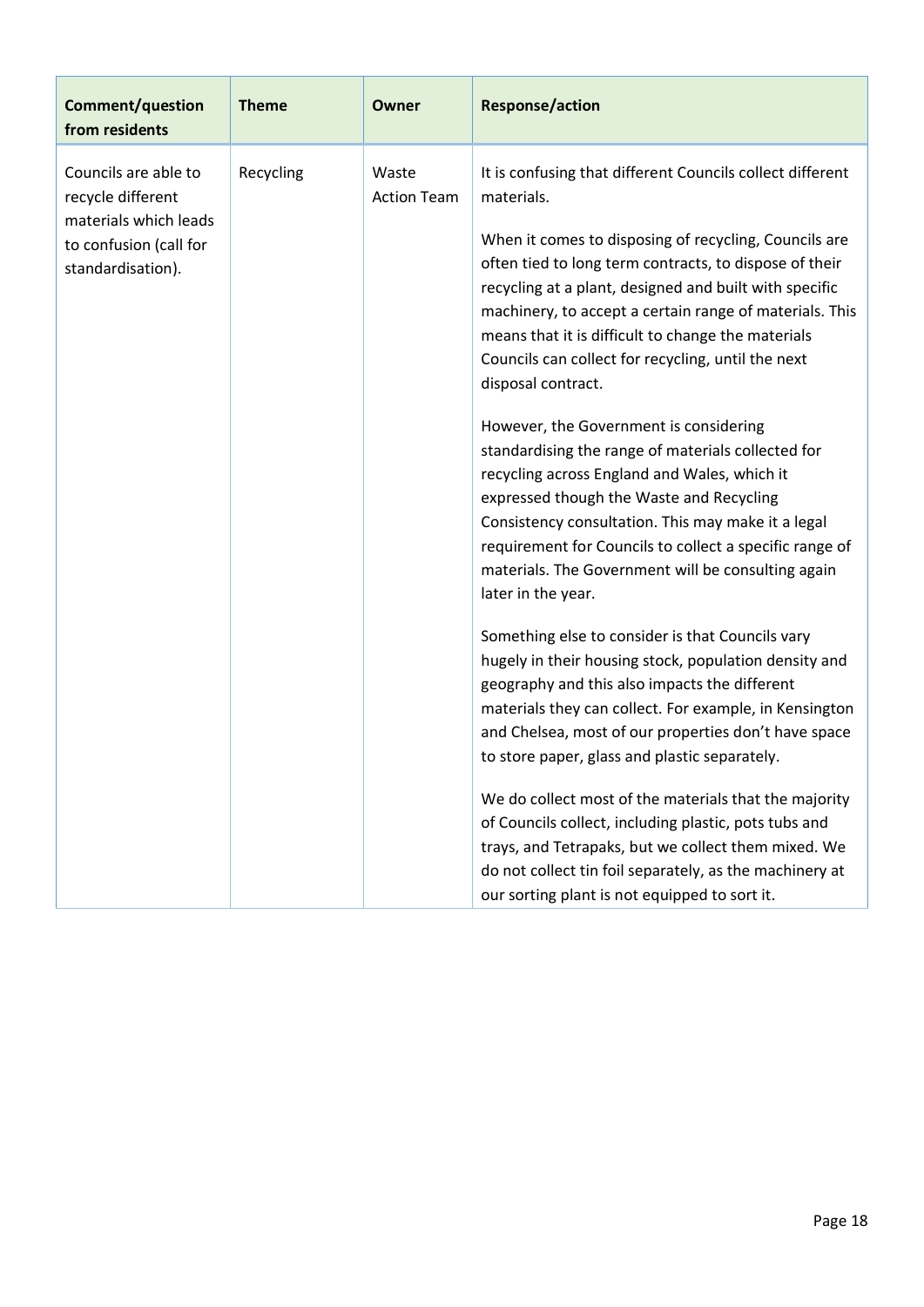| <b>Comment/question</b><br>from residents                                                              | <b>Theme</b> | Owner                       | <b>Response/action</b>                                                                                                                                                                                                                                                                                                                                                                                                                                                                                                                                                                                                                                                                                                                                                                                                                                                                                                                                                                                                                                                                                                                                                                                                 |
|--------------------------------------------------------------------------------------------------------|--------------|-----------------------------|------------------------------------------------------------------------------------------------------------------------------------------------------------------------------------------------------------------------------------------------------------------------------------------------------------------------------------------------------------------------------------------------------------------------------------------------------------------------------------------------------------------------------------------------------------------------------------------------------------------------------------------------------------------------------------------------------------------------------------------------------------------------------------------------------------------------------------------------------------------------------------------------------------------------------------------------------------------------------------------------------------------------------------------------------------------------------------------------------------------------------------------------------------------------------------------------------------------------|
| Garden waste is often<br>thrown into general<br>waste to avoid extra<br>fees.                          | Recycling    | Waste<br><b>Action Team</b> | We used to offer the separate garden waste collection<br>for free, but as with many other councils, we were no<br>longer able to fund this service.<br>In 2015/16- we proposed to stop the service<br>altogether, and instead collect garden waste as<br>rubbish. We consulted with our residents to get<br>feedback on our proposal and reasoning, and the<br>outcome was that most of our residents would rather<br>pay for it to be collected separately and recycled, than<br>have the service taken away.<br>Charging for garden waste helps cover the costs of<br>running the service, and this is fair, otherwise those<br>householders without gardens will be subsiding those<br>with them.<br>However, the charge is by no means just about costs.<br>Charging for garden waste is in line with the polluter<br>pays principle and encourages the production of less<br>waste. Garden waste, in the first instance, should be<br>composted at home to maximum environmental<br>benefit. In addition, the charged garden waste<br>system, focuses the service on specific properties,<br>enabling vehicles to work on more of a "point to<br>point" basis, reducing vehicle emissions per tonne<br>collected. |
| Better enforcement is<br>needed to increase<br>recycling rates,<br>particularly on<br>housing estates. | Recycling    | Waste<br><b>Action Team</b> | Councils are very limited in the legal powers they have<br>to enforce recycling. That is why instead we focus our<br>resources and efforts on education and improving<br>infrastructure to improve recycling.<br>Recycling on estates can be particularly difficult<br>because an individual's recycling efforts can be ruined<br>by others, if they contaminate a communal recycling<br>bin. Where this happens regularly, we will lock the lid<br>of the recycling bin to stop people from<br>contaminating them with the wrong items.                                                                                                                                                                                                                                                                                                                                                                                                                                                                                                                                                                                                                                                                               |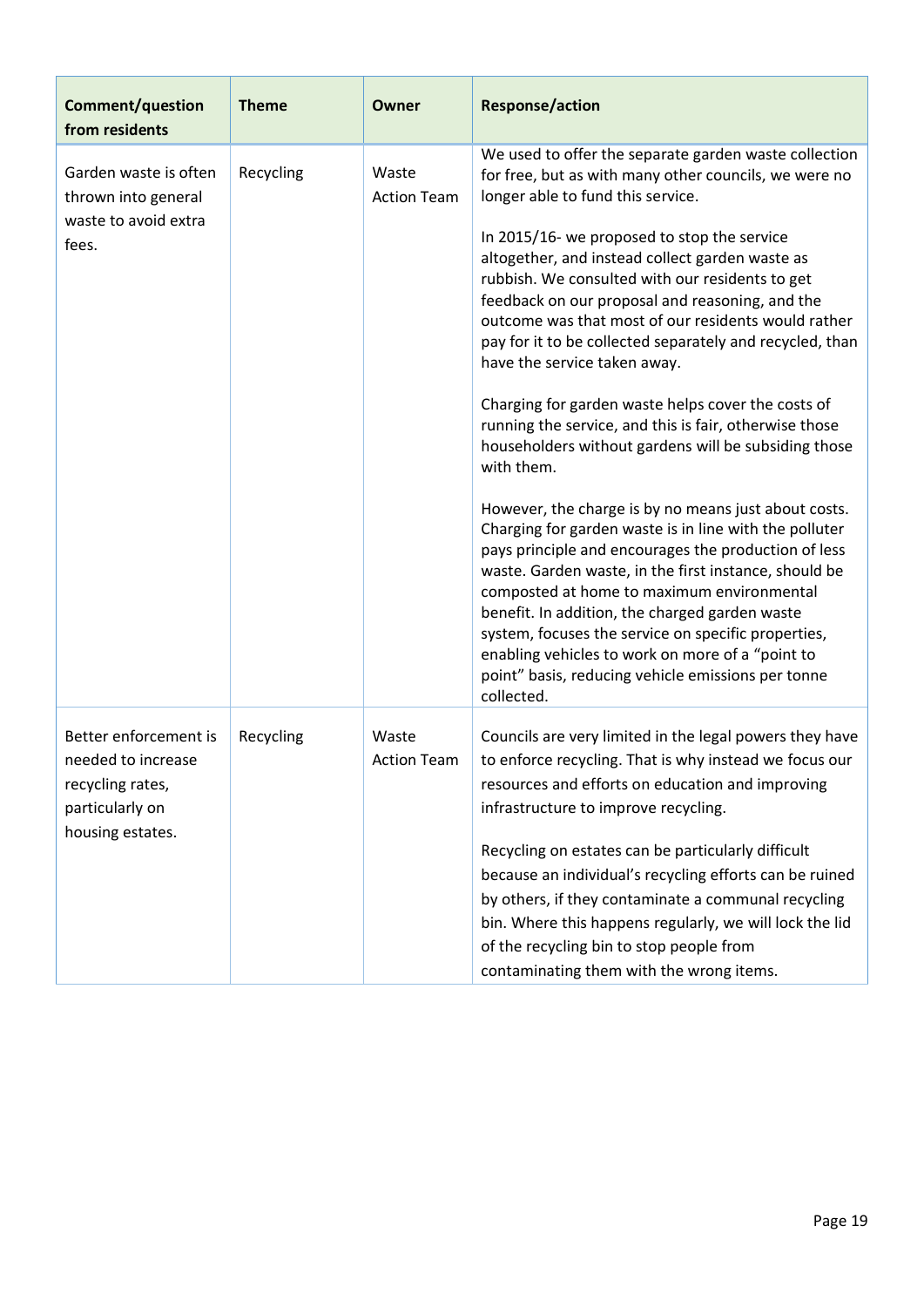| <b>Comment/question</b><br>from residents                                                                                                                                                               | <b>Theme</b> | <b>Owner</b>                | <b>Response/action</b>                                                                                                                                                                                                                                                                                                                                                                                                                                                                                                                                                                                                                                                                                                                                                                                                                                                                                                                                                                                                                                                                                                                                                                                                                                                                                                                                                                                                                                                                                                                                                                                                              |
|---------------------------------------------------------------------------------------------------------------------------------------------------------------------------------------------------------|--------------|-----------------------------|-------------------------------------------------------------------------------------------------------------------------------------------------------------------------------------------------------------------------------------------------------------------------------------------------------------------------------------------------------------------------------------------------------------------------------------------------------------------------------------------------------------------------------------------------------------------------------------------------------------------------------------------------------------------------------------------------------------------------------------------------------------------------------------------------------------------------------------------------------------------------------------------------------------------------------------------------------------------------------------------------------------------------------------------------------------------------------------------------------------------------------------------------------------------------------------------------------------------------------------------------------------------------------------------------------------------------------------------------------------------------------------------------------------------------------------------------------------------------------------------------------------------------------------------------------------------------------------------------------------------------------------|
| Some refuse<br>collection crews have<br>been seen mixing<br>general and recycling<br>waste together.<br>Concern that potential<br>time pressure on<br>waste collection staff<br>is leading to mistakes. | Recycling    | Waste<br><b>Action Team</b> | Our kerbside collection vehicles, that collect bags,<br>have two compartments, one for waste and one for<br>recycling.<br>Incorrect items in with the mixed recycling is called<br>'contamination'. London boroughs like ours, with<br>dense populations and a high proportion of shared<br>housing typically have a high contamination rate. This<br>causes a huge problem because it spoils and destroys<br>clean recycling and damages machinery at the sorting<br>plant. Kensington and Chelsea's contamination rate is<br>one of the lowest, when compared to boroughs with a<br>similar housing and population characteristics (e.g.<br>large quantity of shared housing and densely<br>populated).<br>We deliver detailed training to all of our collection<br>crews, on how to spot when incorrect items have<br>been put in recycling bags.<br>Our bags are clear so that the crews can spot<br>contamination inside. Our crews have to make quick<br>decisions about whether a bag should be treated as<br>contaminated. This is based on what they can see and<br>also sometimes what they feel. For example, you can<br>feel if a bag is full of water or wet waste, by picking it<br>up.<br>All of our split back crews receive a financial bonus,<br>which is based on the crew's own monthly recycling<br>rate and contamination rate. They are financially<br>incentivised to maximise recycling and minimise<br>contamination in a way that appropriately balances<br>out these competing priorities.<br>Whenever we receive complaints about a crew not<br>separating properly, we carry out a full investigation |
|                                                                                                                                                                                                         |              |                             | to ensure they are.                                                                                                                                                                                                                                                                                                                                                                                                                                                                                                                                                                                                                                                                                                                                                                                                                                                                                                                                                                                                                                                                                                                                                                                                                                                                                                                                                                                                                                                                                                                                                                                                                 |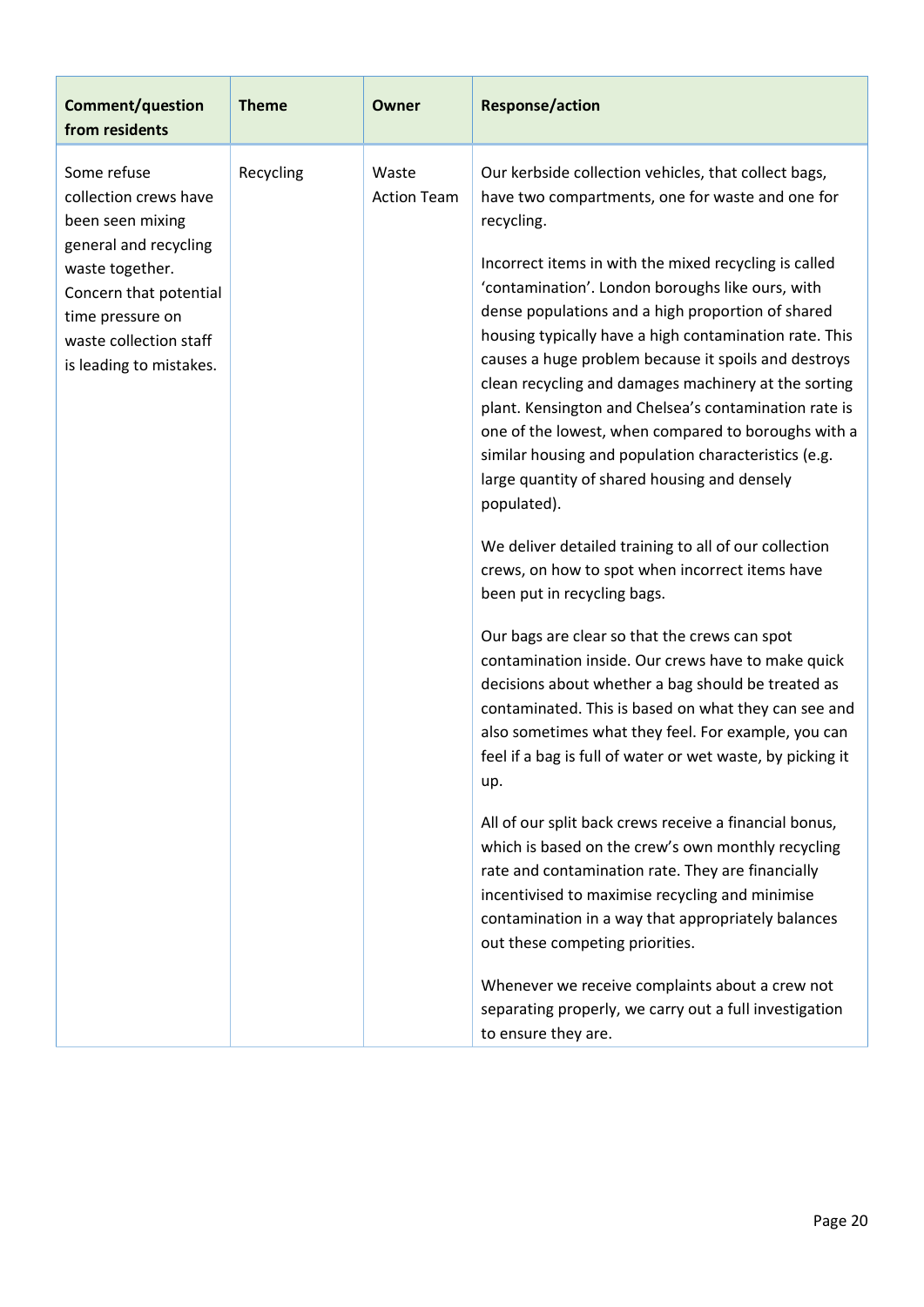| <b>Comment/question</b><br>from residents                                                 | <b>Theme</b>         | Owner                                     | <b>Response/action</b>                                                                                                                                                                                                                                                                                                                                                                                                                                                                                                                                                                     |
|-------------------------------------------------------------------------------------------|----------------------|-------------------------------------------|--------------------------------------------------------------------------------------------------------------------------------------------------------------------------------------------------------------------------------------------------------------------------------------------------------------------------------------------------------------------------------------------------------------------------------------------------------------------------------------------------------------------------------------------------------------------------------------------|
| Lack of awareness<br>around what level of<br>recycling<br>contamination is<br>acceptable. | Recycling            | Waste<br><b>Action Team</b>               | As a resident you should be aiming for no<br>contamination.<br>For the crews that are collecting and making a<br>judgement about whether to treat the bag/bin as<br>recycling or waste, the general rule is, if it is thought<br>to be about 10 per cent contaminated (in weight),<br>then it should not be treated as recycling. There are<br>some items that immediately mean a bag/bin of<br>recycling should be treated as rubbish, such as dirty<br>nappies.                                                                                                                          |
| Are twice weekly<br>waste collections<br>necessary?                                       | Waste<br>collections | Waste and<br><b>Street</b><br>Enforcement | Kensington and Chelsea is one of the most densely<br>populated local authority areas in the UK, with a<br>highly transient population. Many of our households<br>do not have much space to store waste and recycling,<br>internally or externally. Therefore, reducing<br>collections may lead to an increase in rubbish<br>dumping, as many households would be in a position<br>of having to contain waste within their properties for<br>a whole week. The temptation to place waste out on<br>non-collection days would increase and lead to a<br>negative impact on the public realm. |
| Call for a civic<br>amenities site in<br>North Kensington.                                | Recycling            | Waste<br><b>Action Team</b>               | It is not possible for a civic amenities site in North<br>Kensington for two reasons. Firstly, there is no land<br>availability for such an operation in the borough,<br>whether it be North or South. Secondly, Kensington<br>and Chelsea is only a collection authority. We do not<br>have the permissions to operate disposal functions.<br>This function falls to Western Riverside Waste<br>Authority, of which we are a constituent member.                                                                                                                                          |
| E-waste is hard to<br>dispose of.                                                         | Recycling            | Waste<br><b>Action Team</b>               | Residents can arrange a free home recycling collection<br>for small electronic waste. For more information, visit:<br>https://www.rbkc.gov.uk/bins-and-recycling/rubbish-<br>and-recycling/recycling/waste-electronic-and-<br>electrical-equipment                                                                                                                                                                                                                                                                                                                                         |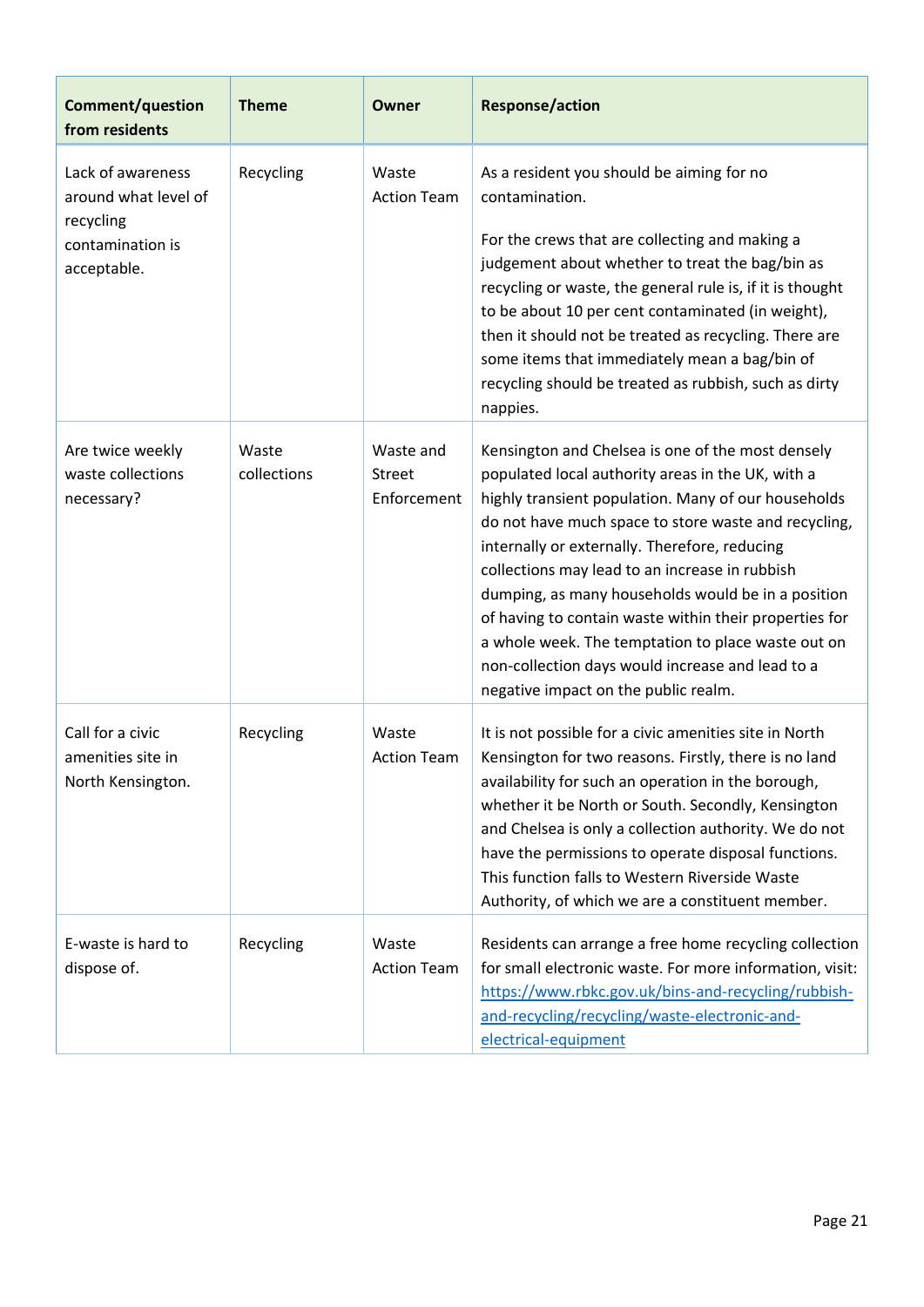| <b>Comment/question</b><br>from residents                 | <b>Theme</b>    | <b>Owner</b>              | <b>Response/action</b>                                                                                                                                                                                                                                                                                                                                                                                                                                                                                                                                                                                                                                                                                                                                                                                                                                                                                                                                                                                                                                                                                                                                                                                                                                                                                                                                                                                                                                                                                                                                                                                                                                                                                                                                                                              |
|-----------------------------------------------------------|-----------------|---------------------------|-----------------------------------------------------------------------------------------------------------------------------------------------------------------------------------------------------------------------------------------------------------------------------------------------------------------------------------------------------------------------------------------------------------------------------------------------------------------------------------------------------------------------------------------------------------------------------------------------------------------------------------------------------------------------------------------------------------------------------------------------------------------------------------------------------------------------------------------------------------------------------------------------------------------------------------------------------------------------------------------------------------------------------------------------------------------------------------------------------------------------------------------------------------------------------------------------------------------------------------------------------------------------------------------------------------------------------------------------------------------------------------------------------------------------------------------------------------------------------------------------------------------------------------------------------------------------------------------------------------------------------------------------------------------------------------------------------------------------------------------------------------------------------------------------------|
| High use of single use<br>plastic at Council<br>meetings. | Internal policy | Climate<br>Change<br>Team | The Council adopted a Single-use Plastic Policy<br>Statement and Action Plan in May 2019, which aims<br>to phase out the use of single-use plastics across all its<br>buildings and operations.<br>The Council wants to lead by example by putting its<br>own house in order first; and by empowering and<br>supporting residents and businesses to reduce their<br>single-use plastics consumption.<br>To achieve this, we are:<br>Working towards making all the Council<br>buildings free of single-use plastics by the end<br>of 2020. As part of this, the cafeteria at<br>Kensington Town Hall (KTH) office has<br>replaced their single-use plastic cutlery items<br>with silverware cutlery for staff eating in the<br>canteen. Staff members at KTH are also<br>encouraged to use their own keep cups and<br>mugs when purchasing hot drinks in the<br>canteen and during meetings.<br>Water jugs and glasses are being used for<br>Council meetings.<br>For events taken place within Council offices,<br>$\bullet$<br>single use plastic glasses have been replaced<br>with plant-based alternatives and glass<br>options (where feasible). For large scale<br>events, suppliers and organisers are<br>encouraged to use other alternatives to<br>plastic such as plant based alternatives.<br>Work has been done to also support schools<br>to phase out single use plastic items. 14<br>Plastic Planet Assemblies were delivered for<br>free in schools by Western Riverside Waste<br>Authority (in 2019).<br>Looking to identify sites where drinking water<br>fountains can be installed and where we can<br>have Refill stations. Dalgarno Community<br>Centre and North Kensington Leisure Centre<br>have signed up to be part of the Refill Scheme<br>as part of this initiative. |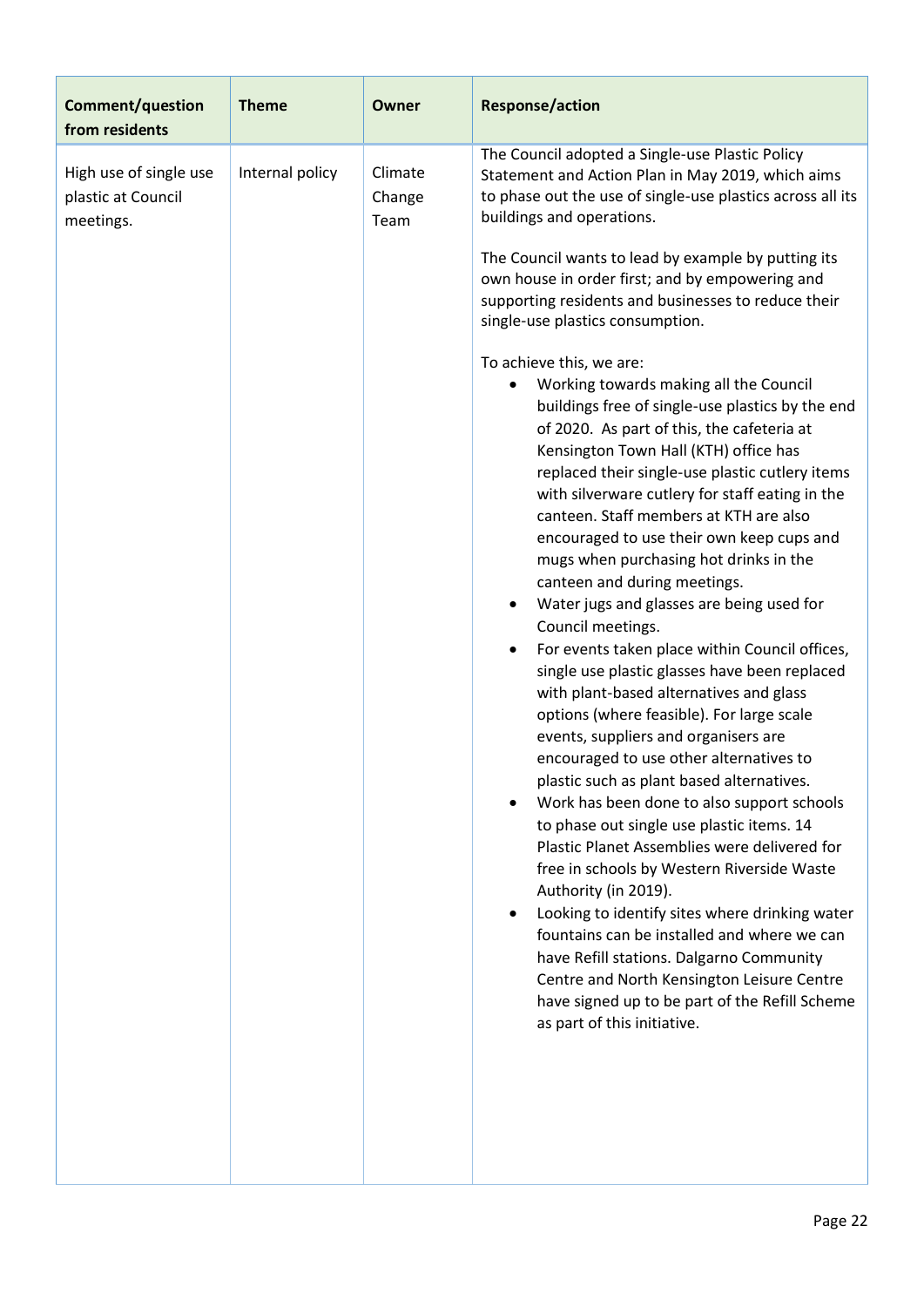| <b>Comment/question</b><br>from residents                                                                           | <b>Theme</b>                 | Owner                           | <b>Response/action</b>                                                                                                                                                                                                                                                                                                                                                                                                                                                                                                                          |
|---------------------------------------------------------------------------------------------------------------------|------------------------------|---------------------------------|-------------------------------------------------------------------------------------------------------------------------------------------------------------------------------------------------------------------------------------------------------------------------------------------------------------------------------------------------------------------------------------------------------------------------------------------------------------------------------------------------------------------------------------------------|
| Overall theme: Parks and open spaces (including community kitchen gardens)                                          |                              |                                 |                                                                                                                                                                                                                                                                                                                                                                                                                                                                                                                                                 |
| Bins in parks need<br>frequent collection.                                                                          | Parks                        | Parks                           | Bins are emptied once every day and more frequently<br>on sites with a park keeper. We will monitor this<br>closely and see if and how improvements can be<br>made.                                                                                                                                                                                                                                                                                                                                                                             |
| Large grass areas are<br>not enough, better<br>accessibility, flowers,<br>playgrounds and<br>facilities are needed. | Parks                        | Parks                           | In Parks we try to strike a balance between informal<br>grass areas, play, areas for wildlife, quiet space and<br>sport. If you have ideas for your local park please<br>email parks@rbkc.gov.uk                                                                                                                                                                                                                                                                                                                                                |
| Residents would like<br>more of a say on what<br>happens in green<br>spaces.                                        | Consultation                 | Parks                           | Where there is money available for large projects<br>there is always an element of consultation and<br>engagement, we are working on improving how we<br>carry this out so that our park users are always<br>engaged and lead on what happens in their local park.<br>Information on upcoming consultation can be found<br>on the Council's website but general queries and ideas<br>can be put forward to parks@rbkc.gov.uk                                                                                                                    |
| Social housing spaces<br>need more green<br>areas.                                                                  | Housing estates              | Housing                         | For Kensington and Chelsea Council, it is clearly<br>difficult to provide actual additional land, but we can<br>improve the quality. We allocate almost £600k every<br>year for residents to decide what environmental<br>improvements we undertake. Each estate can spread<br>their allocation over a number of years to achieve<br>more significant environmental improvements. We<br>can also use this for seed or match funding. The<br>important thing is that what gets done is done in<br>conjunction with our residents who live there. |
| Better education is<br>needed about green<br>spaces, pollinators<br>and habitats.                                   | Parks                        | Parks                           | We are working on improving the website and onsite<br>information. There is also a new Biodiversity Action<br>Plan being launched in 2020 that will include events,<br>engagement activities, and improved volunteer<br>opportunities - this is being run through the Ecology<br>Service.                                                                                                                                                                                                                                                       |
| Would like to see<br>more community<br>cultivation.                                                                 | Community<br>kitchen gardens | Community<br>Kitchen<br>Gardens | We are always looking at expanding food growing<br>opportunities and have planted a community orchard.<br>We will always look at any disused place that has<br>been flagged up as a possible growing area or street<br>enhancement where possible.                                                                                                                                                                                                                                                                                              |